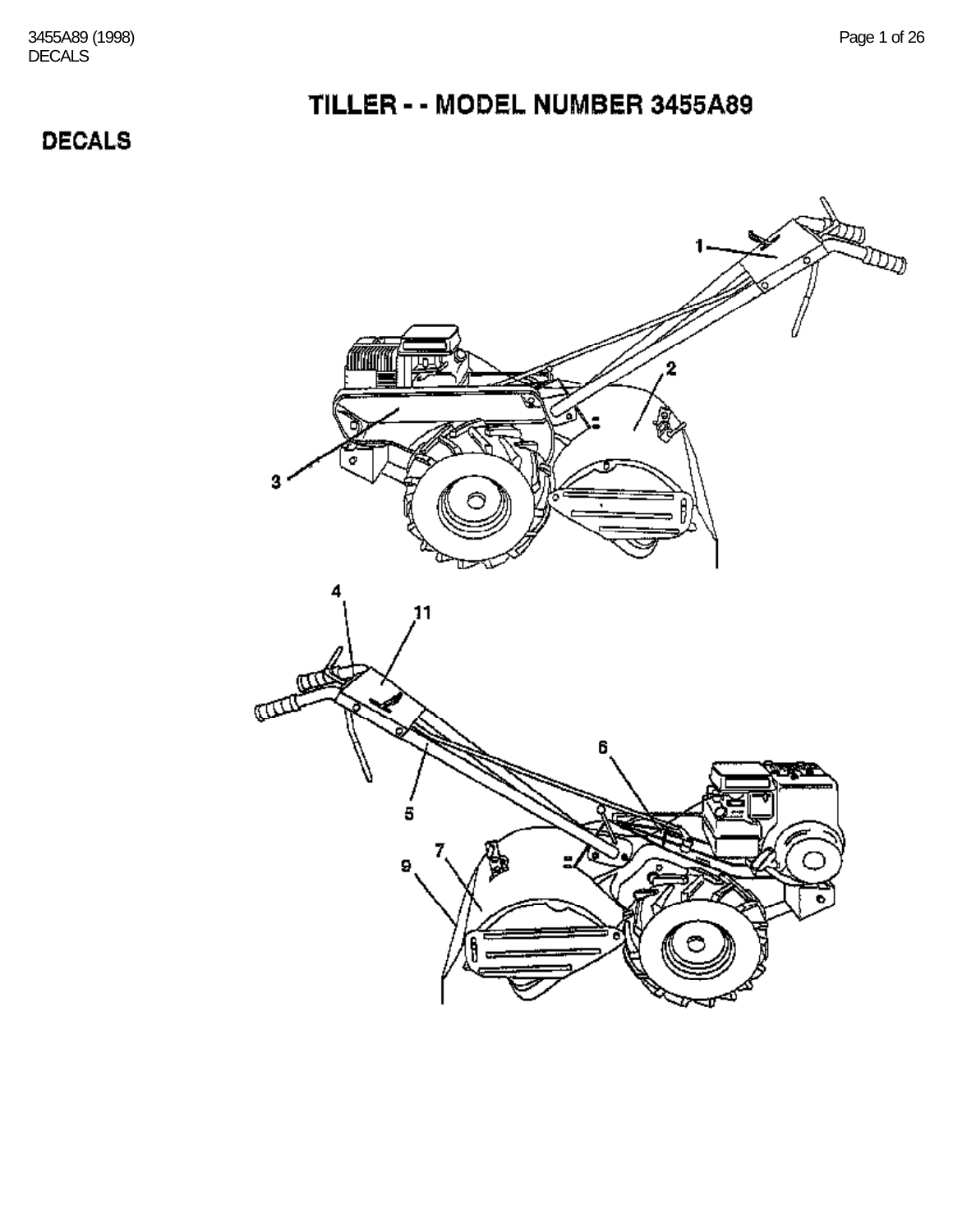| Description             |
|-------------------------|
| DECAL-LOGO              |
| <b>NLA</b>              |
| DECAL.GUARD.BLT.W       |
| <b>NLA</b>              |
| <b>DECAL TI</b>         |
| <b>DECAL CRT</b>        |
| DECAL.TINE.SHIELD       |
| <b>DECAL TI</b>         |
| <b>DECAL REVERSE</b>    |
| <b>MANUAL.O.3455A89</b> |
|                         |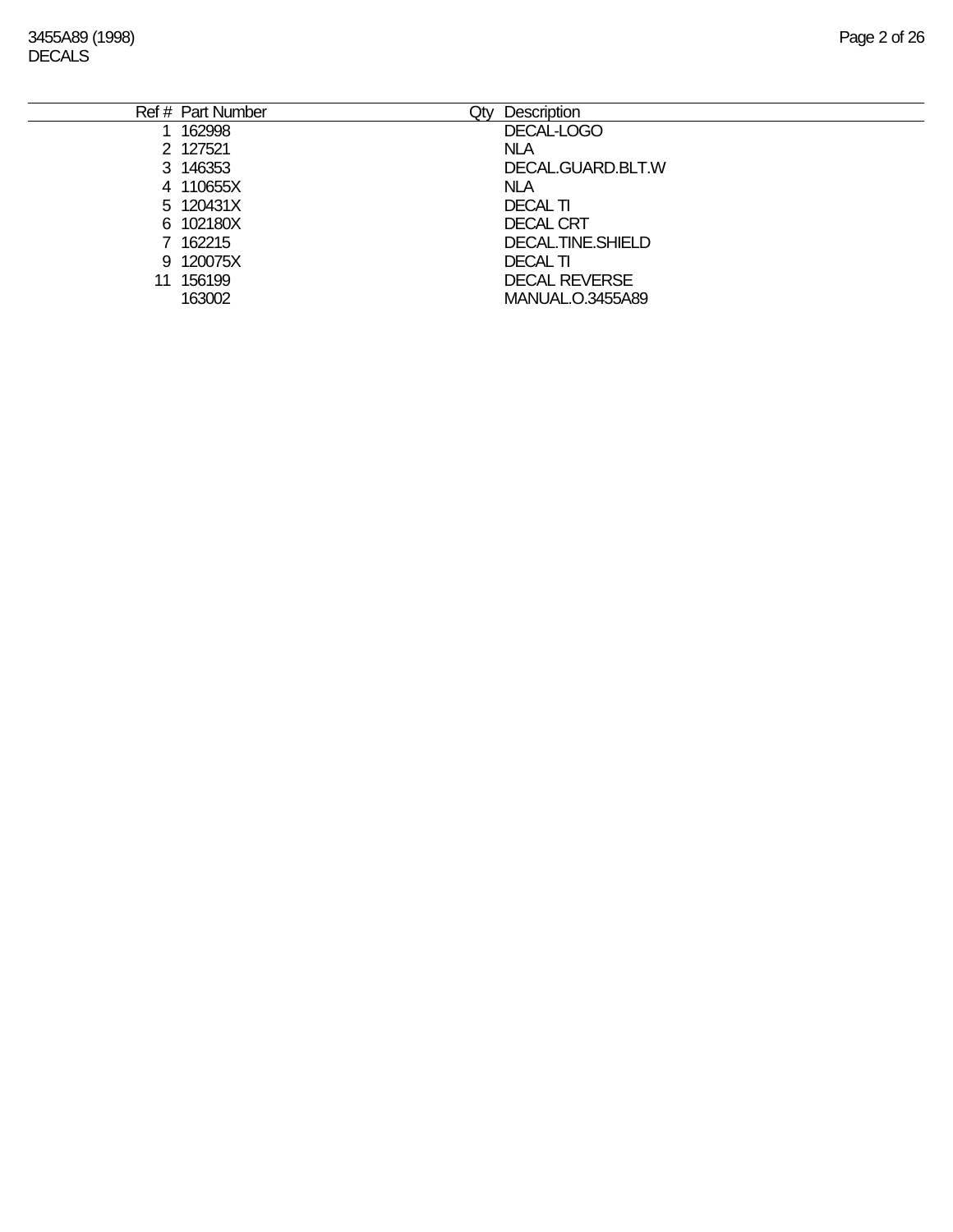

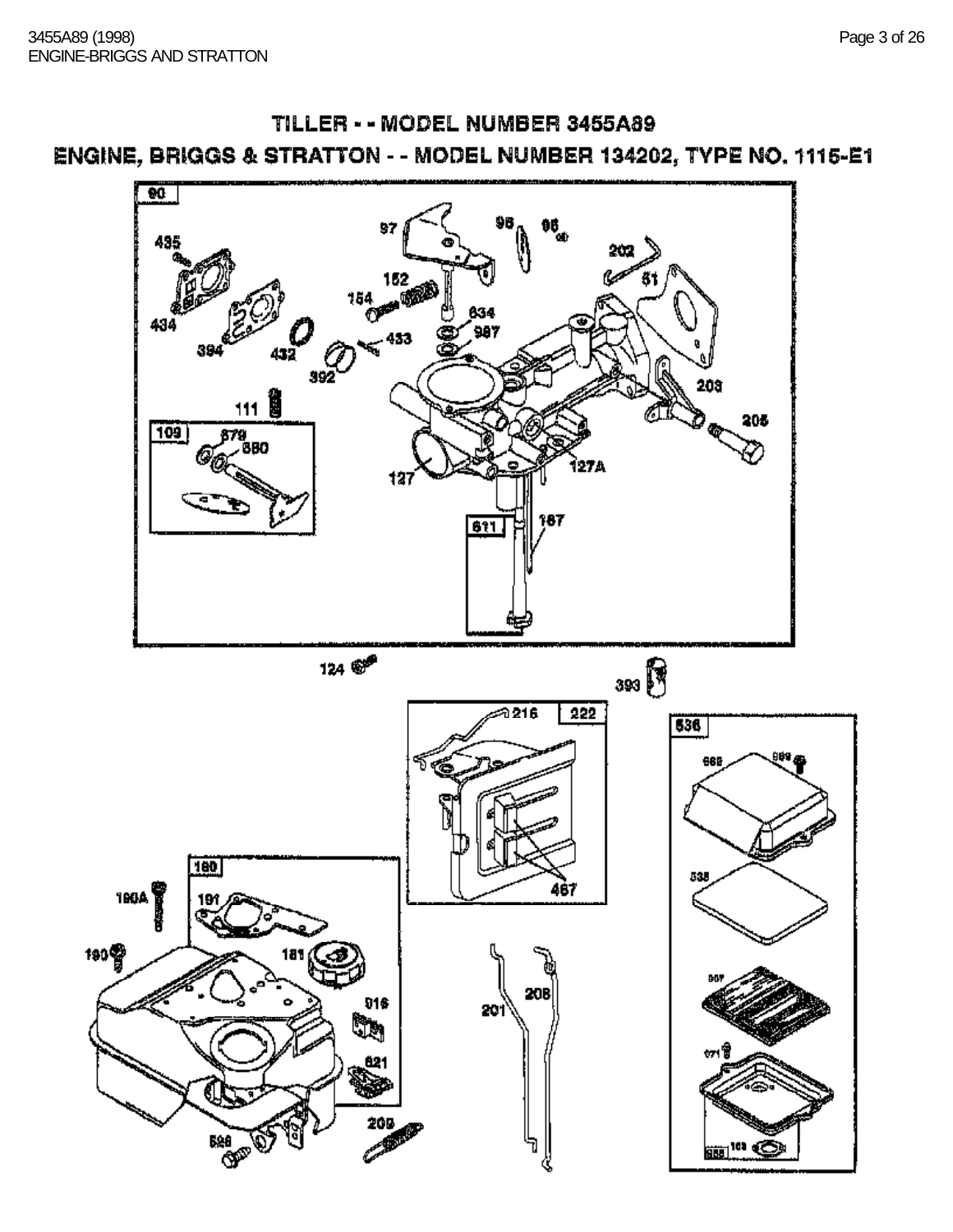| Ref # Part Number      | Qty Description<br><b>CYLINDER ASSEMBLY</b>   |  |
|------------------------|-----------------------------------------------|--|
| 1 495133<br>2 399268   | <b>BUSHING, CYLINDER</b>                      |  |
| 3 299819               | SEAL, OIL                                     |  |
| 5 214040               | <b>HEAD, CYLINDER</b>                         |  |
| 7 272157               | <b>GASKET, CYLINDER HEAD</b>                  |  |
| 8 495774               | <b>BREATHER ASSEMBLY</b>                      |  |
| 9 27549                | GASKET, VALVE COVER                           |  |
| 10 94621               | <b>SCREW, STEMS</b>                           |  |
| 11 66578               | <b>GROMMET, BREATHER TUBE</b>                 |  |
| 12 270080              | <b>GASKET CRANKCASE STANDARD .015"</b>        |  |
| 12 270125              | <b>GASKET, CRANKCASE .005" THICK</b>          |  |
| 12 270126              | GASKET, CRANKCASE .009" THICK                 |  |
| 13 94221               | SCREW, CYLINDER HEAD 2-3/32"                  |  |
| 14 94679               | SCREW, CYLINDER HEAD 2-15/32"                 |  |
| 15 94916               | PLUG, PIPE, HEX SOCKET                        |  |
| 16 492088              | <b>CRANKSHAFT</b>                             |  |
| 18 494044              | COVER ASSEMBLY, CRANKCASE                     |  |
| 19 495660              | <b>BUSHING, CRANKCASE COVER</b>               |  |
| 20 294606              | SEAL, OIL                                     |  |
| 21 281658              | PLUG-OIL FILLER                               |  |
| 21A 399195             | SEAL ASSEMBLY, CYLINDER PLUG                  |  |
| 22 94682               | <b>SCREW</b>                                  |  |
| 22A 94917              | STUD, CRANKCASE COVER                         |  |
| 23 399673              | FLYWHEEL, MAGNETO                             |  |
| 24 222698              | <b>KEY, FLYWHEEL</b>                          |  |
| 25 393819              | PISTON ASSEMBLY-STD SIZE                      |  |
| 25 393820              | PISTON ASSEMBLY-.010 OVERSIZE                 |  |
| 25 393821              | PISTON ASSEMBLY-.020 OVERSIZE                 |  |
| 25 393822              | PISTON ASSEMBLY-.030 OVERSIZE                 |  |
| 26 399067              | RING SET-PISTON-STD SIZE                      |  |
| 26 399014              | RING SET-PISTON-.010 OVERSIZE                 |  |
| 26 399015              | RING SET-PISTON.020 OVERSIZE                  |  |
| 25 399016              | RING SET-PISTON-.030 OVERSIZE                 |  |
| 27 26026               | <b>LOCK, PISTON PIN</b>                       |  |
| 28 298909              | PIN ASSY, PISTON, STD                         |  |
| 28 298908              | PIN ASSEMBLY, PISTON .005" OVERSIZE           |  |
| 29 299430              | ROD ASSEMBLY, CONNECTING                      |  |
| 29 390459              | ROD ASSEMBLY, CONNECTING                      |  |
| 30 225183              | DIPPER-CONNECTING ROD                         |  |
| 32 94699               | <b>SCREW</b>                                  |  |
| 33 211119<br>34 261044 | <b>VALVE, EXHAUST</b><br><b>VALVE, INTAKE</b> |  |
| 35 260552              | SPRING, INTAKE VALVE                          |  |
| 36 26478               | SPRING, EXHAUST VALVE                         |  |
| 37 222443              | <b>GUARD, FLYWHEEL</b>                        |  |
| 40 93312               | <b>RETAINER, VALVE SPRING</b>                 |  |
| 45 260642              | TAPPET, VALVE                                 |  |
| 46 214726              | <b>GEAR-CAM</b>                               |  |
| 51 273113              | GASKET, CARBURETOR MOUNTING                   |  |
| 55 497442              | HOUSING, REWIND STARTER                       |  |
| 56 498144              | PULLEY, REWIND STARTER                        |  |
| 58 280399              | ROPE, REWIND STARTER (CUT TO 88-5/8)          |  |
| 59 39 689 2            | <b>INSERT, HANDLE</b>                         |  |
| 60 393152              | HANDLE, REWIND STARTER                        |  |
| 65 94686               | <b>SCREW, HOUSING MOUNTING</b>                |  |
| 73 225176              | <b>SCREEN, ROTATING</b>                       |  |
| 81 222263              | LOCK, SCREW                                   |  |
| 90 498298              | <b>CARBURETOR ASSEMBLY</b>                    |  |
|                        |                                               |  |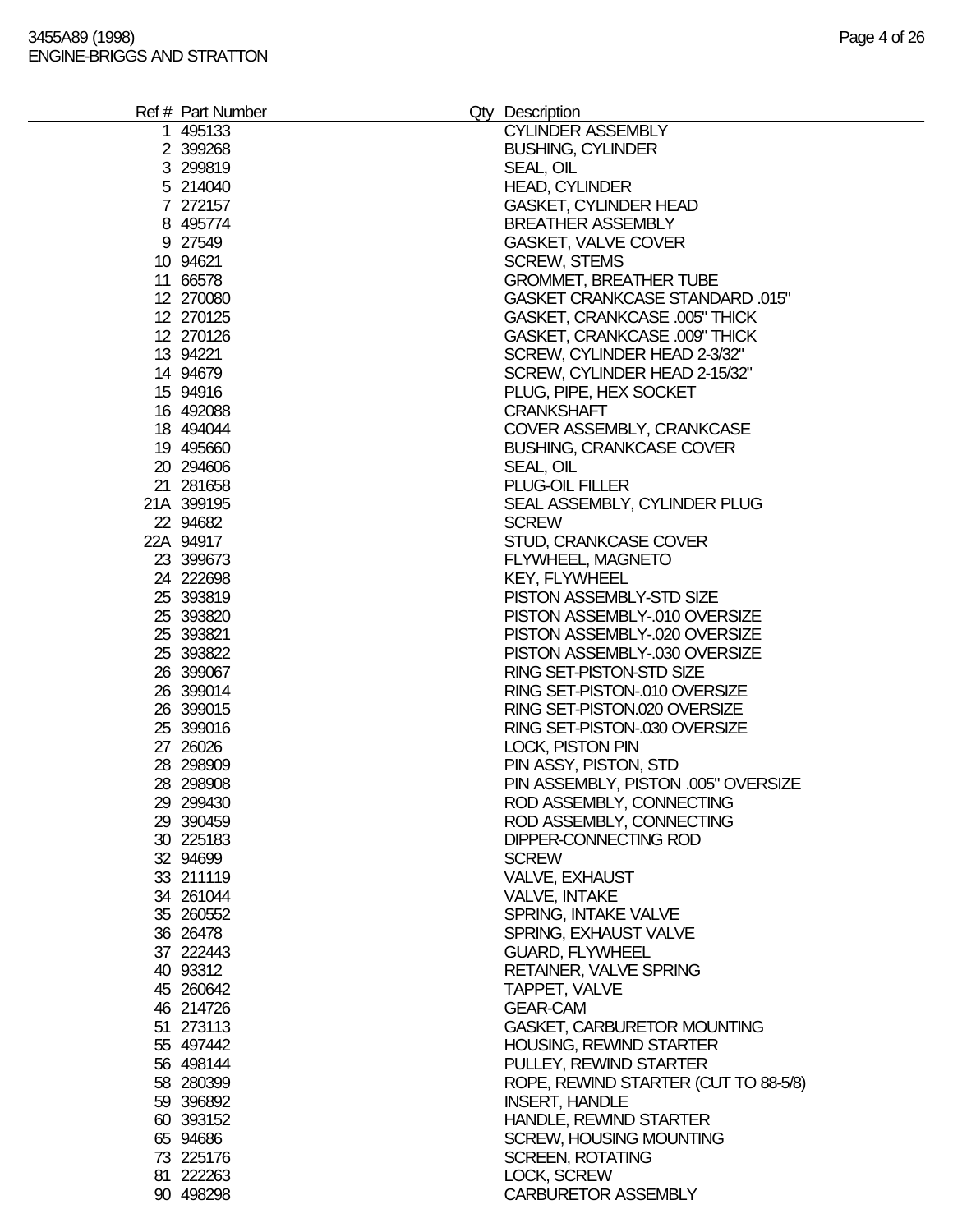| Ref # Part Number | Qty Description                        |
|-------------------|----------------------------------------|
| 95 93499          | <b>SCREW</b>                           |
| 96 223793         | THROTTLE, CARBURETOR                   |
| 97 497600         | SHAFT & LEVER, THROTTLE                |
| 109 497230        | VALVE & SHAFT GROUP, CHOKE             |
| 111 262715        | SPRING, CHOKE                          |
|                   |                                        |
| 121 495606        | <b>CARBURETOR OVERHAUL KIT</b>         |
| 124 94913         | <b>SCREW, TORX HEX</b>                 |
| 127 220352        | PLUG, WELCH                            |
| 127A 223789       | PLUG, WELCH                            |
| 146 94388         | <b>TIMING GEAR KEY</b>                 |
| 152 260575        | SPRING, THROTTLE ADJUSTMENT            |
| 154 93527         | SCREW, MACHINE, ROUND HEAD             |
| 162 490589        | <b>SCREW AND COLLAR</b>                |
|                   |                                        |
| 163 271935        | <b>GASKET, AIR CLEANER MOUNTING</b>    |
| 180 495405        | <b>TANK ASSEMBLY, FUEL</b>             |
| 181 494559        | CAP, FUEL TANK                         |
| 187 231068        | PIPE FUEL                              |
| 190 94924         | <b>SCREW, TORX</b>                     |
| 190A 94919        | <b>SCREW, TORX</b>                     |
| 191 272489        | <b>GASKET, FUEL TANK TO CARBURETOR</b> |
| 200 223886        | GUIDE, AIR                             |
| 201 262280        | LINK, GOVERNOR                         |
|                   |                                        |
| 202 262270        | LINK, THROTTLE                         |
| 203 280720        | <b>BELL CRANK</b>                      |
| 205 231520        | <b>SCREW, SHOULDER</b>                 |
| 208 262279        | ROD, SPEED CONTROL                     |
| 209 262248        | TAPPET-VALVE                           |
| 216 262359        | LINK, CHOKE                            |
| 219 494845        | <b>GEAR, GOVERNOR</b>                  |
| 220 221551        | <b>WASHER THRUST</b>                   |
| 222 490649        | PANEL, CONTROL                         |
|                   |                                        |
| 227 490374        | LEVER ASSEMBLY, GOVERNOR               |
| 230 94927         | <b>WASHER, GOVERNOR LEVER</b>          |
| 256 223813        | <b>CRANK, BELL</b>                     |
| 300 494585        | MUFFLER-EXHAUST                        |
| 304 495759        | <b>HOUSING, BLOWER</b>                 |
| 305 94786         | <b>SCREW</b>                           |
| 306 224820        | <b>SHIELD, CYLINDER</b>                |
| 307 94680         | SCREW, CYLINDER SHIELD                 |
| 308 224738        | COVER, CYLINDER HEAD                   |
|                   |                                        |
| 332 94877         | NUT, FLYWHEEL                          |
| 333 397358        | <b>ARMATURE GROUP</b>                  |
| 334 93414         | <b>SCREW, ARMATURE MOUNTING</b>        |
| 337 802592        | PLUG, SPARK                            |
| 346 94896         | <b>SCREW, SEMS</b>                     |
| 356 497833        | <b>WIRE GROUND</b>                     |
| 358 495603        | <b>GASKET SET</b>                      |
| 363 19069         | PULLEY, FLYWHEEL                       |
| 369 263073        | SPRING, RETAINER                       |
|                   |                                        |
| 373 94908         | NUT, HEX                               |
| 383 89838         | <b>WRENCH SPARK PLUG</b>               |
| 392 262328        | SPRING, FUEL PUMP DIAPHRAGM            |
| 393 225058        | <b>SCREEN-CARBURETOR</b>               |
| 394 272538        | <b>DIAPHRAGM</b>                       |
| 414 220982        | <b>WASHER</b>                          |
| 432 221377        | CAP, SPRING                            |
| 433 93265         | PIN, DIAPHRAGM COVER                   |
| 434 213963        | COVER, DIAPHRAGM                       |
|                   |                                        |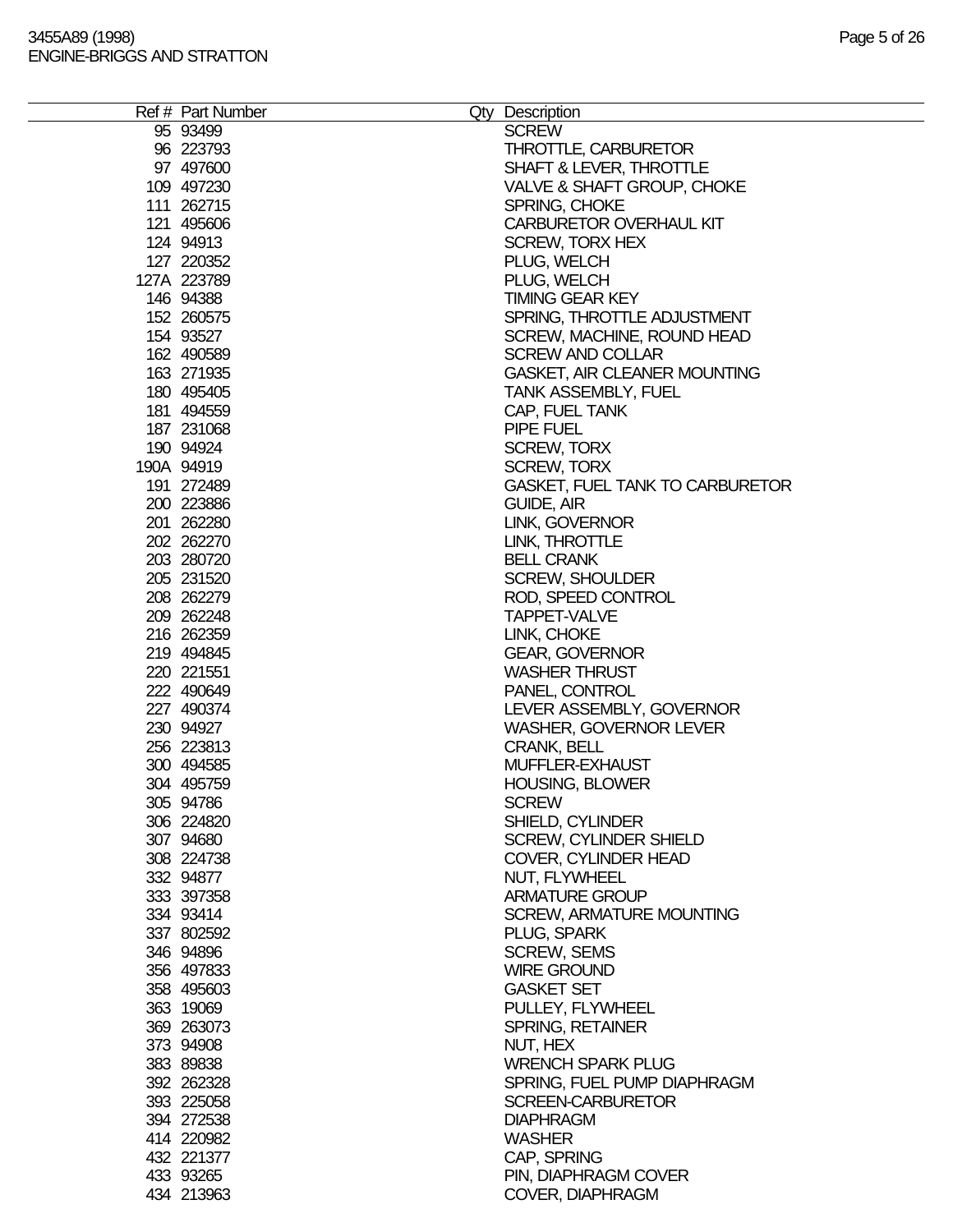|     | Ref # Part Number | Qty Description                 |
|-----|-------------------|---------------------------------|
|     | 435 93141         | <b>SCREW, DIAPHRAGM</b>         |
|     | 455 225121        | <b>CUP, STARTER</b>             |
|     | 456 225257        | <b>RETAINER SPRING</b>          |
|     | 456A 281503       | <b>RETAINER, STARTER</b>        |
|     | 459 281505        | PAWL, RATCHET                   |
|     | 467 280715        | <b>KNOB, CONTROL</b>            |
|     | 524 271485        | <b>SEAL, FILLER TUBE</b>        |
|     | 526 94914         | SCREW, SEMS, TANK BRACKET MOUNT |
|     | 527 223786        | <b>CLAMP BREATHER TUBE</b>      |
|     |                   |                                 |
|     | 528 231550        | <b>TUBE, BREATHER</b>           |
|     | 529 67838         | <b>GROMMET, BREATHER TUBE</b>   |
|     | 535 491435        | FILTER, AIR                     |
|     | 536 494279        | AIR CLEANER KIT                 |
|     | 542 94897         | <b>SCREW</b>                    |
|     | 552 231079        | <b>BUSHING, GOVERNOR CRANK</b>  |
|     | 562 94907         | <b>BOLT, GOVENOR LEVEL</b>      |
|     | 592 231978        | NUT, HEX                        |
|     | 608 497830        | STARTER ASSEMBLY, REWIND        |
|     | 611 391813        | FUEL PIPE AND CLIP ASSEMBLY     |
|     | 613 93935         | <b>SCREW, HEX HEAD</b>          |
|     | 614 93306         | COTTER, HAIR PIN                |
|     | 616 495243        | <b>CRANK, GOVERNOR</b>          |
|     |                   |                                 |
|     | 621 396847        | SWITCH, STOP                    |
| 623 |                   | <b>CHECK WITH SUPPLIER</b>      |
|     | 634 271853        | WASHER, THROTTLE SHAFT, FOAM    |
|     | 635 66538         | <b>ELBOW, SPARK PLUG</b>        |
|     | 676 393757        | DEFLECTOR, EXHAUST, SIDE OUTLET |
|     | 679 270382        | <b>WASHER, FOAM</b>             |
|     | 680 221839        | <b>WASHER, BRASS</b>            |
|     | 741 262992        | <b>GEAR, TIMING</b>             |
|     | 779 262570        | LINK, SPEED CONTROL             |
|     | 851 493880        | <b>TERMINAL, IGNITION CABLE</b> |
|     | 869 211787        | SEAT, INTAKE VALVE, STANDARD    |
|     | 870 263094        | SEAT-EXHAUST VALVE-STD          |
|     | 871 262001        | <b>GUIDE, EXHAUST VALVE</b>     |
|     | 871 63709         | <b>GUIDE, INTAKE VALVE</b>      |
|     | 883 272228        | <b>GASKET-EXHAUST</b>           |
|     | 916 280321        | RACK, GEAR CONTROL              |
|     | 966 492797        | <b>BASE, AIR CLEANER</b>        |
|     | 967 491588        | SUB=3364                        |
|     |                   |                                 |
|     | 968 495872        | <b>COVER, AIR CLEANER</b>       |
|     | 969 490073        | <b>SCREW, COVER MOUNTING</b>    |
|     | 971 94902         | <b>SCREW, HEX HEAD</b>          |
|     | 978 273326        | <b>GASKET-COVER</b>             |
|     | 979 494807        | <b>COVER-OIL GUARD</b>          |
|     | 982 94658         | <b>SCREW-HEX HEAD</b>           |
|     | 987 398970        | SEAL, THROTTLE SHAFT            |
|     | 995 225057        | LEVER, BRACKET ASSY             |
|     | 1012 490507       | <b>RETAINER, LINK</b>           |
|     | 1036 499345       | <b>LABEL KIT-EMISSIONS</b>      |
|     | 1095 498529       | VALVE OVERHAUL GASKET KIT       |
|     | 2500 134202-0114  | <b>ENGINE</b>                   |
|     | 495952            | <b>SHORTBLOCK</b>               |
|     | 495606            | <b>CARBURETOR OVERHAUL KIT</b>  |
|     |                   |                                 |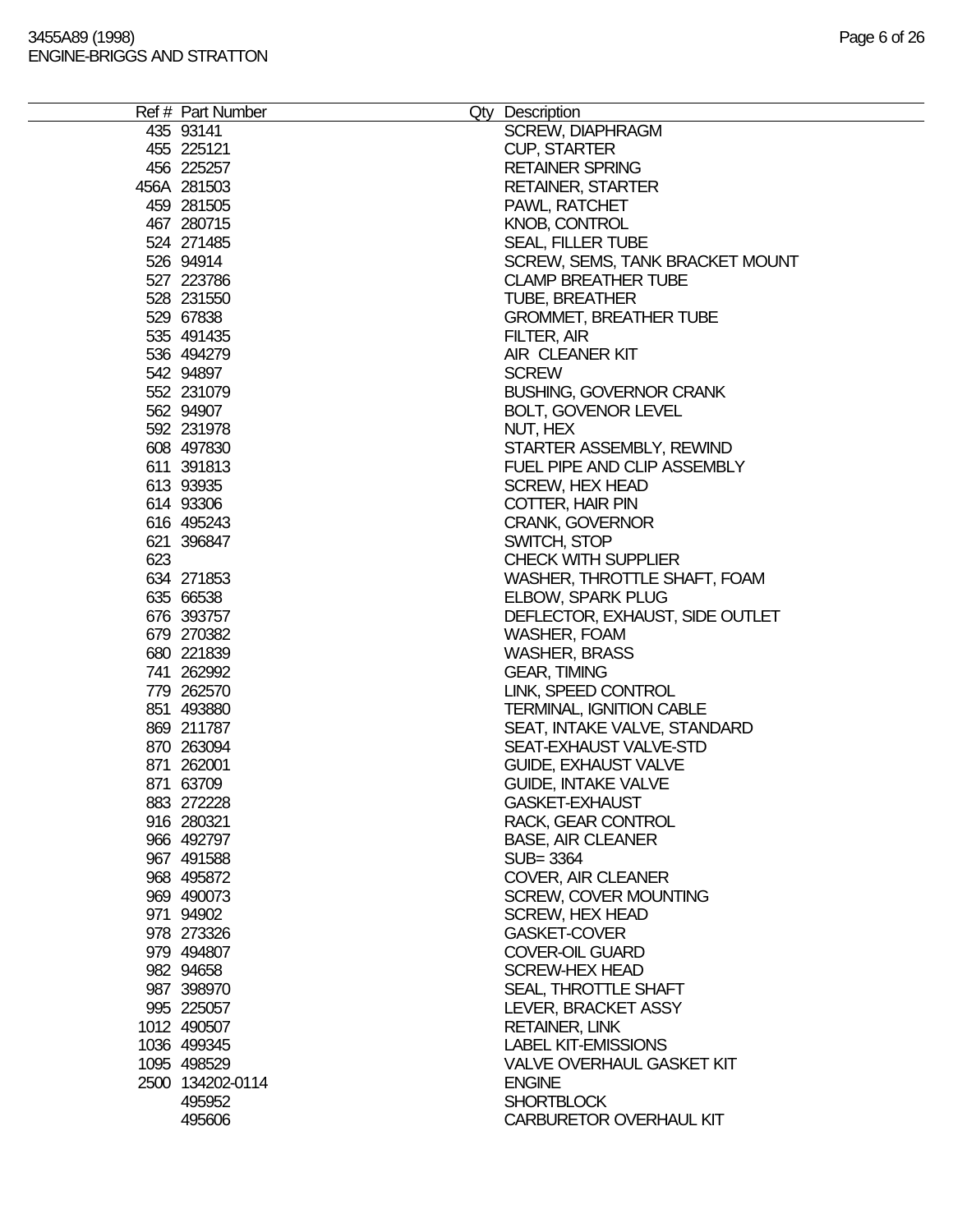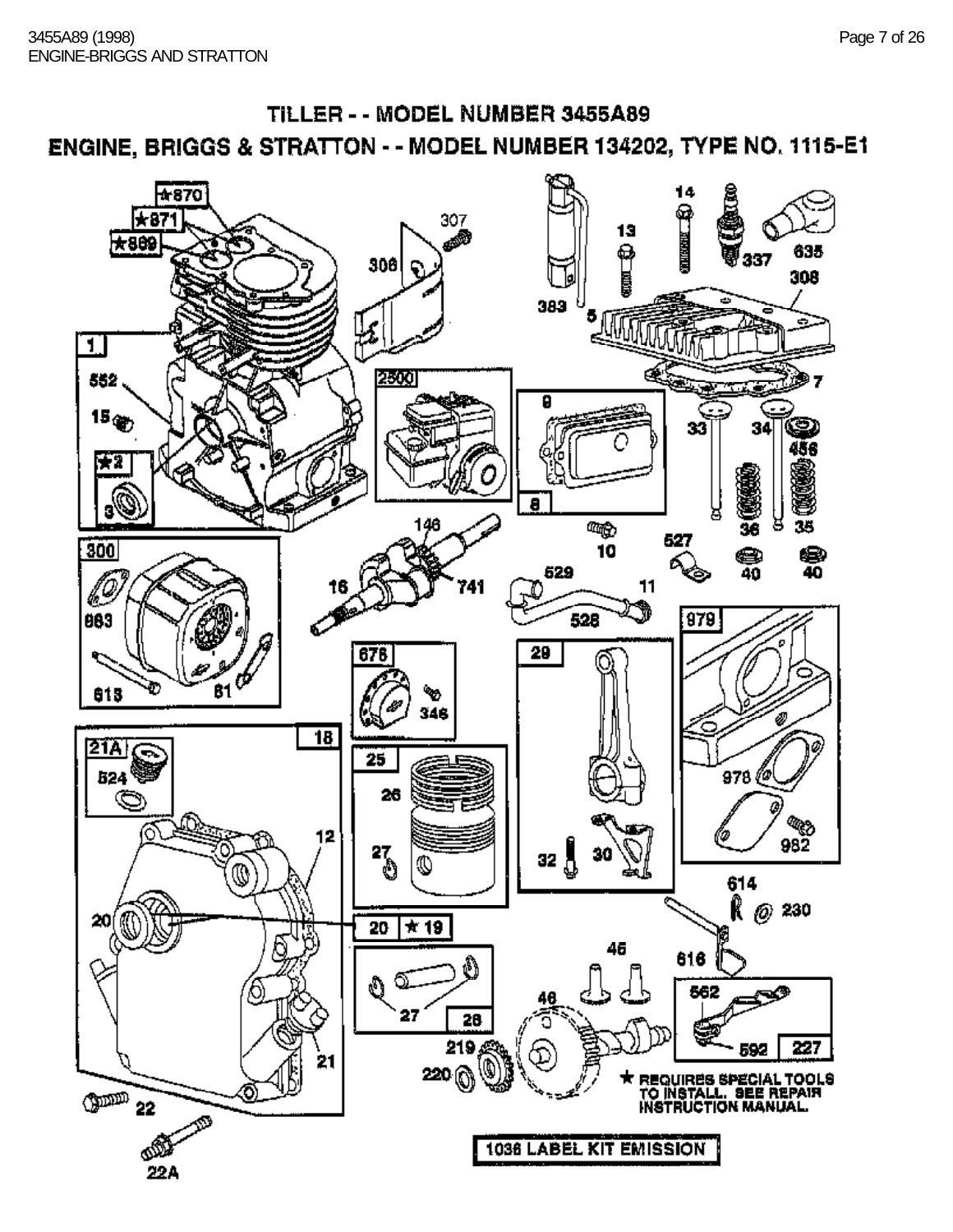| Ref # Part Number      | Qty Description<br><b>CYLINDER ASSEMBLY</b>   |  |
|------------------------|-----------------------------------------------|--|
| 1 495133<br>2 399268   | <b>BUSHING, CYLINDER</b>                      |  |
| 3 299819               | SEAL, OIL                                     |  |
| 5 214040               | <b>HEAD, CYLINDER</b>                         |  |
| 7 272157               | <b>GASKET, CYLINDER HEAD</b>                  |  |
| 8 495774               | <b>BREATHER ASSEMBLY</b>                      |  |
| 9 27549                | GASKET, VALVE COVER                           |  |
| 10 94621               | <b>SCREW, STEMS</b>                           |  |
| 11 66578               | <b>GROMMET, BREATHER TUBE</b>                 |  |
| 12 270080              | <b>GASKET CRANKCASE STANDARD .015"</b>        |  |
| 12 270125              | <b>GASKET, CRANKCASE .005" THICK</b>          |  |
| 12 270126              | GASKET, CRANKCASE .009" THICK                 |  |
| 13 94221               | SCREW, CYLINDER HEAD 2-3/32"                  |  |
| 14 94679               | SCREW, CYLINDER HEAD 2-15/32"                 |  |
| 15 94916               | PLUG, PIPE, HEX SOCKET                        |  |
| 16 492088              | <b>CRANKSHAFT</b>                             |  |
| 18 494044              | COVER ASSEMBLY, CRANKCASE                     |  |
| 19 495660              | <b>BUSHING, CRANKCASE COVER</b>               |  |
| 20 294606              | SEAL, OIL                                     |  |
| 21 281658              | PLUG-OIL FILLER                               |  |
| 21A 399195             | SEAL ASSEMBLY, CYLINDER PLUG                  |  |
| 22 94682               | <b>SCREW</b>                                  |  |
| 22A 94917              | STUD, CRANKCASE COVER                         |  |
| 23 399673              | FLYWHEEL, MAGNETO                             |  |
| 24 222698              | <b>KEY, FLYWHEEL</b>                          |  |
| 25 393819              | PISTON ASSEMBLY-STD SIZE                      |  |
| 25 393820              | PISTON ASSEMBLY-.010 OVERSIZE                 |  |
| 25 393821              | PISTON ASSEMBLY-.020 OVERSIZE                 |  |
| 25 393822              | PISTON ASSEMBLY-.030 OVERSIZE                 |  |
| 26 399067              | RING SET-PISTON-STD SIZE                      |  |
| 26 399014              | RING SET-PISTON-.010 OVERSIZE                 |  |
| 26 399015              | RING SET-PISTON.020 OVERSIZE                  |  |
| 25 399016              | RING SET-PISTON-.030 OVERSIZE                 |  |
| 27 26026               | <b>LOCK, PISTON PIN</b>                       |  |
| 28 298909              | PIN ASSY, PISTON, STD                         |  |
| 28 298908              | PIN ASSEMBLY, PISTON .005" OVERSIZE           |  |
| 29 299430              | ROD ASSEMBLY, CONNECTING                      |  |
| 29 390459              | ROD ASSEMBLY, CONNECTING                      |  |
| 30 225183              | DIPPER-CONNECTING ROD                         |  |
| 32 94699               | <b>SCREW</b>                                  |  |
| 33 211119<br>34 261044 | <b>VALVE, EXHAUST</b><br><b>VALVE, INTAKE</b> |  |
| 35 260552              | SPRING, INTAKE VALVE                          |  |
| 36 26478               | SPRING, EXHAUST VALVE                         |  |
| 37 222443              | <b>GUARD, FLYWHEEL</b>                        |  |
| 40 93312               | <b>RETAINER, VALVE SPRING</b>                 |  |
| 45 260642              | TAPPET, VALVE                                 |  |
| 46 214726              | <b>GEAR-CAM</b>                               |  |
| 51 273113              | GASKET, CARBURETOR MOUNTING                   |  |
| 55 497442              | HOUSING, REWIND STARTER                       |  |
| 56 498144              | PULLEY, REWIND STARTER                        |  |
| 58 280399              | ROPE, REWIND STARTER (CUT TO 88-5/8)          |  |
| 59 39 689 2            | <b>INSERT, HANDLE</b>                         |  |
| 60 393152              | HANDLE, REWIND STARTER                        |  |
| 65 94686               | <b>SCREW, HOUSING MOUNTING</b>                |  |
| 73 225176              | <b>SCREEN, ROTATING</b>                       |  |
| 81 222263              | LOCK, SCREW                                   |  |
| 90 498298              | <b>CARBURETOR ASSEMBLY</b>                    |  |
|                        |                                               |  |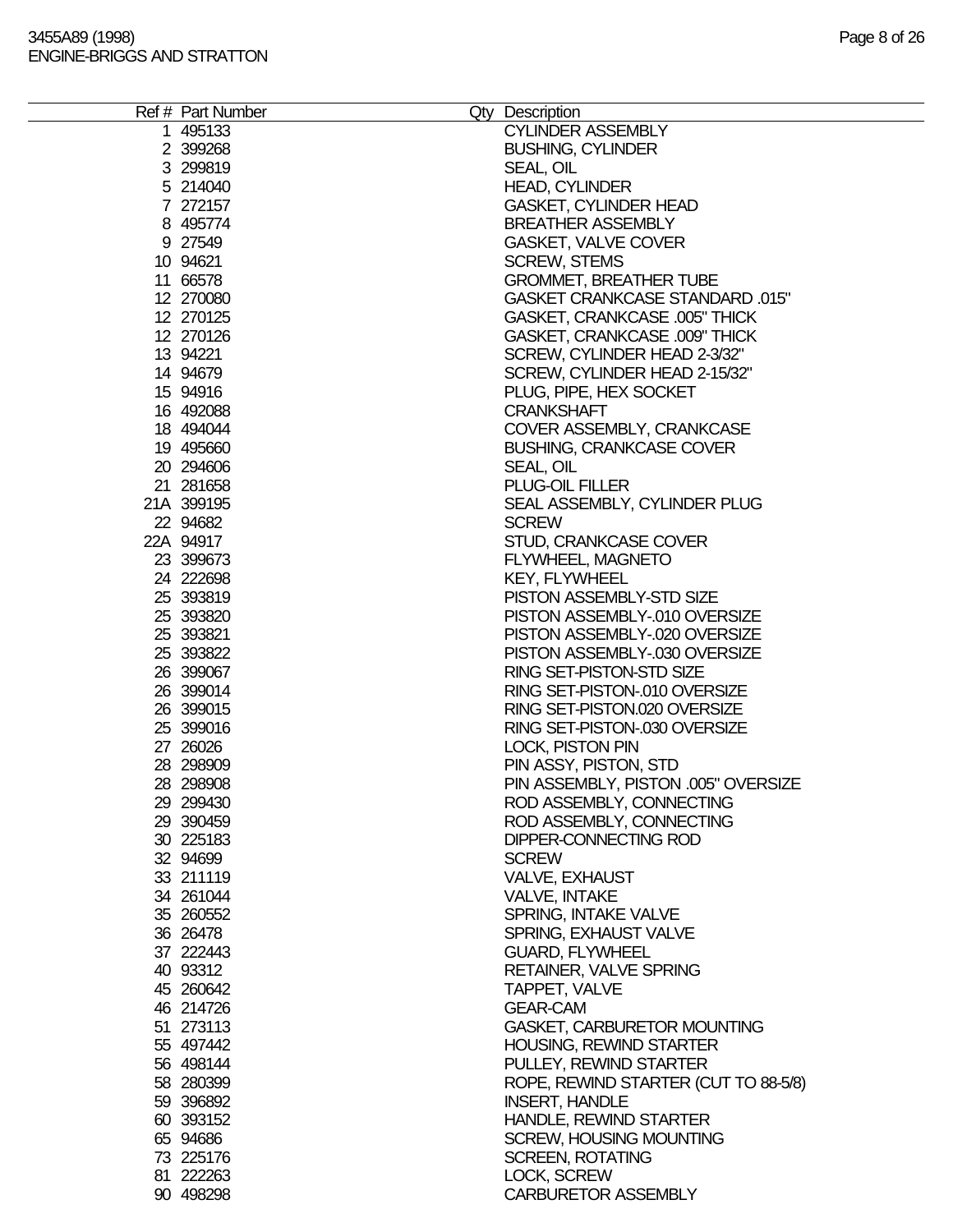| Ref # Part Number | Qty Description                        |
|-------------------|----------------------------------------|
| 95 93499          | <b>SCREW</b>                           |
| 96 223793         | THROTTLE, CARBURETOR                   |
| 97 497600         | SHAFT & LEVER, THROTTLE                |
| 109 497230        | VALVE & SHAFT GROUP, CHOKE             |
| 111 262715        | SPRING, CHOKE                          |
|                   |                                        |
| 121 495606        | <b>CARBURETOR OVERHAUL KIT</b>         |
| 124 94913         | <b>SCREW, TORX HEX</b>                 |
| 127 220352        | PLUG, WELCH                            |
| 127A 223789       | PLUG, WELCH                            |
| 146 94388         | <b>TIMING GEAR KEY</b>                 |
| 152 260575        | SPRING, THROTTLE ADJUSTMENT            |
| 154 93527         | SCREW, MACHINE, ROUND HEAD             |
| 162 490589        | <b>SCREW AND COLLAR</b>                |
|                   |                                        |
| 163 271935        | <b>GASKET, AIR CLEANER MOUNTING</b>    |
| 180 495405        | <b>TANK ASSEMBLY, FUEL</b>             |
| 181 494559        | CAP, FUEL TANK                         |
| 187 231068        | PIPE FUEL                              |
| 190 94924         | <b>SCREW, TORX</b>                     |
| 190A 94919        | <b>SCREW, TORX</b>                     |
| 191 272489        | <b>GASKET, FUEL TANK TO CARBURETOR</b> |
| 200 223886        | GUIDE, AIR                             |
| 201 262280        | LINK, GOVERNOR                         |
|                   |                                        |
| 202 262270        | LINK, THROTTLE                         |
| 203 280720        | <b>BELL CRANK</b>                      |
| 205 231520        | <b>SCREW, SHOULDER</b>                 |
| 208 262279        | ROD, SPEED CONTROL                     |
| 209 262248        | TAPPET-VALVE                           |
| 216 262359        | LINK, CHOKE                            |
| 219 494845        | <b>GEAR, GOVERNOR</b>                  |
| 220 221551        | <b>WASHER THRUST</b>                   |
| 222 490649        | PANEL, CONTROL                         |
|                   |                                        |
| 227 490374        | LEVER ASSEMBLY, GOVERNOR               |
| 230 94927         | <b>WASHER, GOVERNOR LEVER</b>          |
| 256 223813        | <b>CRANK, BELL</b>                     |
| 300 494585        | MUFFLER-EXHAUST                        |
| 304 495759        | <b>HOUSING, BLOWER</b>                 |
| 305 94786         | <b>SCREW</b>                           |
| 306 224820        | <b>SHIELD, CYLINDER</b>                |
| 307 94680         | SCREW, CYLINDER SHIELD                 |
| 308 224738        | COVER, CYLINDER HEAD                   |
|                   |                                        |
| 332 94877         | NUT, FLYWHEEL                          |
| 333 397358        | <b>ARMATURE GROUP</b>                  |
| 334 93414         | <b>SCREW, ARMATURE MOUNTING</b>        |
| 337 802592        | PLUG, SPARK                            |
| 346 94896         | <b>SCREW, SEMS</b>                     |
| 356 497833        | <b>WIRE GROUND</b>                     |
| 358 495603        | <b>GASKET SET</b>                      |
| 363 19069         | PULLEY, FLYWHEEL                       |
| 369 263073        | SPRING, RETAINER                       |
|                   |                                        |
| 373 94908         | NUT, HEX                               |
| 383 89838         | <b>WRENCH SPARK PLUG</b>               |
| 392 262328        | SPRING, FUEL PUMP DIAPHRAGM            |
| 393 225058        | <b>SCREEN-CARBURETOR</b>               |
| 394 272538        | <b>DIAPHRAGM</b>                       |
| 414 220982        | <b>WASHER</b>                          |
| 432 221377        | CAP, SPRING                            |
| 433 93265         | PIN, DIAPHRAGM COVER                   |
| 434 213963        | COVER, DIAPHRAGM                       |
|                   |                                        |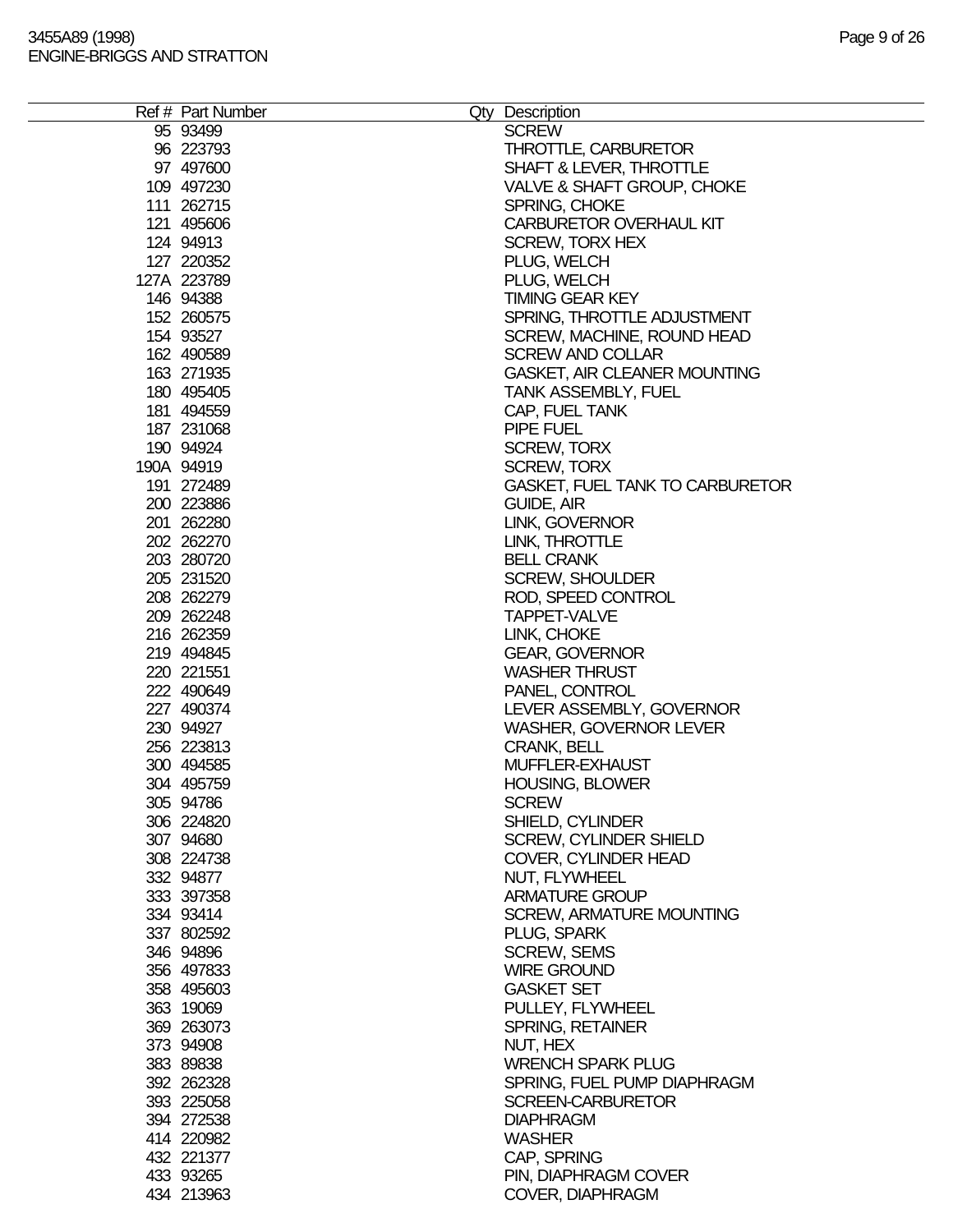|     | Ref # Part Number |                                  |
|-----|-------------------|----------------------------------|
|     |                   | Qty Description                  |
|     | 435 93141         | <b>SCREW, DIAPHRAGM</b>          |
|     | 455 225121        | <b>CUP, STARTER</b>              |
|     | 456 225257        | <b>RETAINER SPRING</b>           |
|     | 456A 281503       | <b>RETAINER, STARTER</b>         |
|     | 459 281505        | PAWL, RATCHET                    |
|     | 467 280715        | <b>KNOB, CONTROL</b>             |
|     | 524 271485        | <b>SEAL, FILLER TUBE</b>         |
|     | 526 94914         | SCREW, SEMS, TANK BRACKET MOUNT  |
|     | 527 223786        | <b>CLAMP BREATHER TUBE</b>       |
|     | 528 231550        | <b>TUBE, BREATHER</b>            |
|     | 529 67838         | <b>GROMMET, BREATHER TUBE</b>    |
|     | 535 491435        | FILTER, AIR                      |
|     | 536 494279        | AIR CLEANER KIT                  |
|     | 542 94897         | <b>SCREW</b>                     |
|     |                   |                                  |
|     | 552 231079        | <b>BUSHING, GOVERNOR CRANK</b>   |
|     | 562 94907         | BOLT, GOVENOR LEVEL              |
|     | 592 231978        | NUT, HEX                         |
|     | 608 497830        | STARTER ASSEMBLY, REWIND         |
|     | 611 391813        | FUEL PIPE AND CLIP ASSEMBLY      |
|     | 613 93935         | <b>SCREW, HEX HEAD</b>           |
|     | 614 93306         | COTTER, HAIR PIN                 |
|     | 616 495243        | <b>CRANK, GOVERNOR</b>           |
|     | 621 396847        | SWITCH, STOP                     |
| 623 |                   | <b>CHECK WITH SUPPLIER</b>       |
|     | 634 271853        | WASHER, THROTTLE SHAFT, FOAM     |
|     | 635 66538         | <b>ELBOW, SPARK PLUG</b>         |
|     | 676 393757        | DEFLECTOR, EXHAUST, SIDE OUTLET  |
|     | 679 270382        | WASHER, FOAM                     |
|     | 680 221839        | <b>WASHER, BRASS</b>             |
|     |                   |                                  |
|     | 741 262992        | <b>GEAR, TIMING</b>              |
|     | 779 262570        | LINK, SPEED CONTROL              |
|     | 851 493880        | <b>TERMINAL, IGNITION CABLE</b>  |
|     | 869 211787        | SEAT, INTAKE VALVE, STANDARD     |
|     | 870 263094        | SEAT-EXHAUST VALVE-STD           |
|     | 871 262001        | <b>GUIDE, EXHAUST VALVE</b>      |
|     | 871 63709         | <b>GUIDE, INTAKE VALVE</b>       |
|     | 883 272228        | <b>GASKET-EXHAUST</b>            |
|     | 916 280321        | RACK, GEAR CONTROL               |
|     | 966 492797        | <b>BASE, AIR CLEANER</b>         |
|     | 967 491588        | SUB=3364                         |
|     | 968 495872        | COVER, AIR CLEANER               |
|     | 969 490073        | <b>SCREW, COVER MOUNTING</b>     |
|     | 971 94902         | <b>SCREW, HEX HEAD</b>           |
|     | 978 273326        | <b>GASKET-COVER</b>              |
|     | 979 494807        | <b>COVER-OIL GUARD</b>           |
|     |                   |                                  |
|     | 982 94658         | <b>SCREW-HEX HEAD</b>            |
|     | 987 398970        | SEAL, THROTTLE SHAFT             |
|     | 995 225057        | LEVER, BRACKET ASSY              |
|     | 1012 490507       | <b>RETAINER, LINK</b>            |
|     | 1036 499345       | <b>LABEL KIT-EMISSIONS</b>       |
|     | 1095 498529       | <b>VALVE OVERHAUL GASKET KIT</b> |
|     | 2500 134202-0114  | <b>ENGINE</b>                    |
|     | 495952            | <b>SHORTBLOCK</b>                |
|     | 495606            | <b>CARBURETOR OVERHAUL KIT</b>   |
|     |                   |                                  |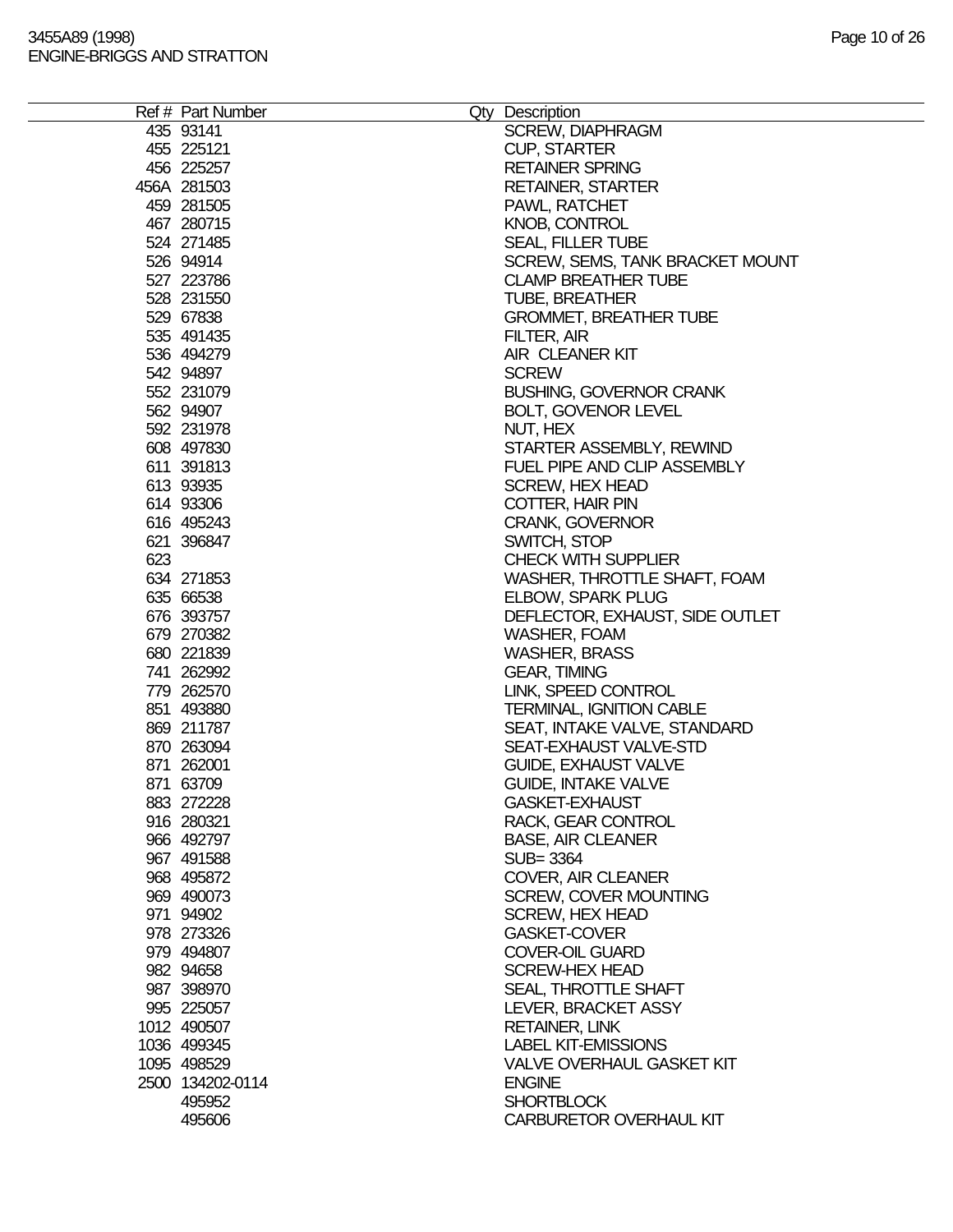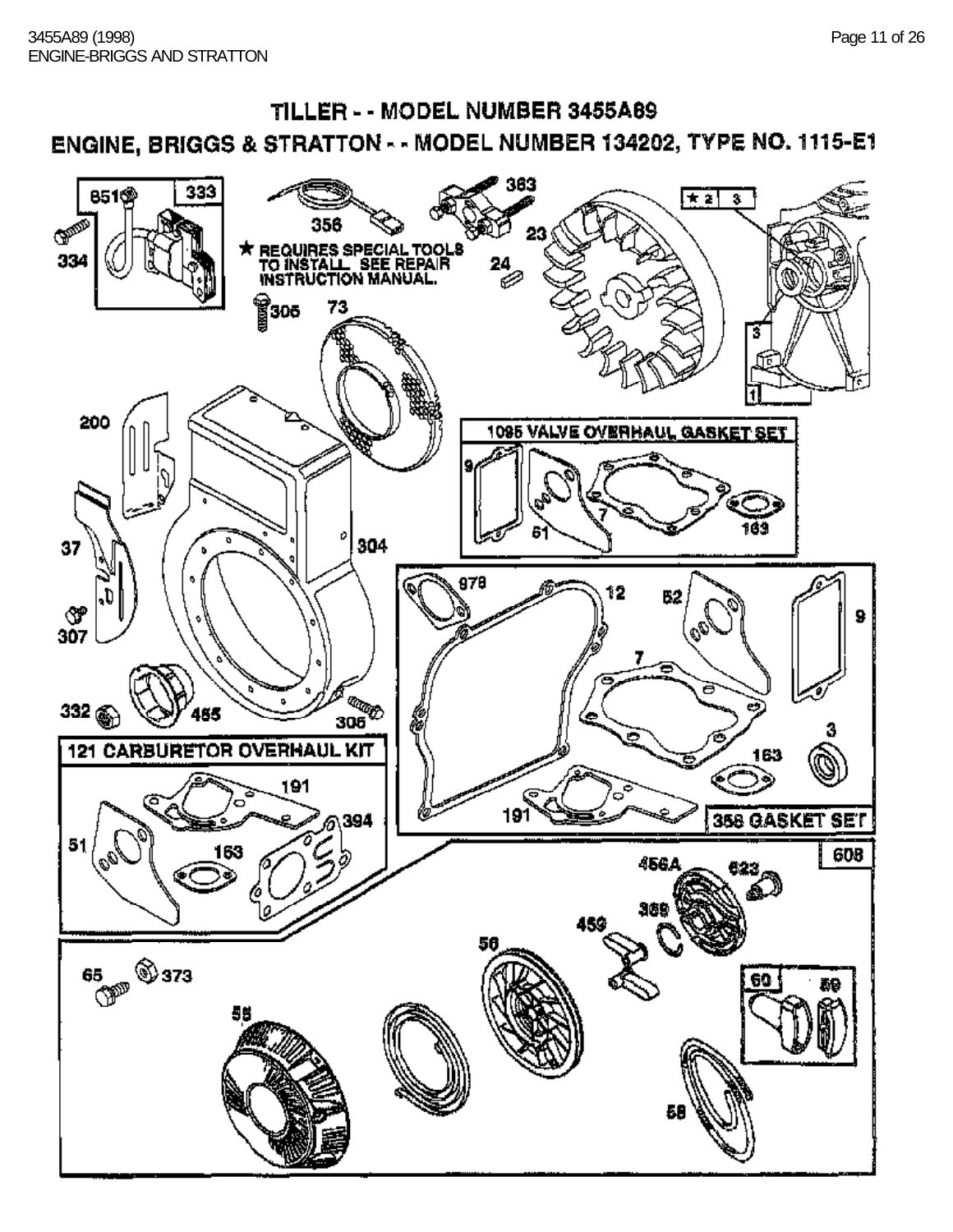| Ref # Part Number      | Qty Description                                        |
|------------------------|--------------------------------------------------------|
| 1 495133               | <b>CYLINDER ASSEMBLY</b>                               |
| 2 399268               | <b>BUSHING, CYLINDER</b>                               |
| 3 299819               | SEAL, OIL                                              |
| 5 214040               | <b>HEAD, CYLINDER</b>                                  |
| 7 272157               | <b>GASKET, CYLINDER HEAD</b>                           |
| 8 495774               | <b>BREATHER ASSEMBLY</b>                               |
| 9 27549                | GASKET, VALVE COVER                                    |
| 10 94621               | <b>SCREW, STEMS</b>                                    |
| 11 66578               | <b>GROMMET, BREATHER TUBE</b>                          |
| 12 270080              | <b>GASKET CRANKCASE STANDARD .015"</b>                 |
| 12 270125              | <b>GASKET, CRANKCASE .005" THICK</b>                   |
| 12 270126              | GASKET, CRANKCASE .009" THICK                          |
| 13 94221               | SCREW, CYLINDER HEAD 2-3/32"                           |
| 14 94679               | SCREW, CYLINDER HEAD 2-15/32"                          |
| 15 94916               | PLUG, PIPE, HEX SOCKET                                 |
| 16 492088              | <b>CRANKSHAFT</b>                                      |
| 18 494044              | COVER ASSEMBLY, CRANKCASE                              |
| 19 495660<br>20 294606 | <b>BUSHING, CRANKCASE COVER</b>                        |
| 21 281658              | SEAL, OIL<br>PLUG-OIL FILLER                           |
| 21A 399195             | SEAL ASSEMBLY, CYLINDER PLUG                           |
| 22 94682               | <b>SCREW</b>                                           |
| 22A 94917              | STUD, CRANKCASE COVER                                  |
| 23 399673              | FLYWHEEL, MAGNETO                                      |
| 24 222698              | <b>KEY, FLYWHEEL</b>                                   |
| 25 393819              | PISTON ASSEMBLY-STD SIZE                               |
| 25 393820              | PISTON ASSEMBLY-.010 OVERSIZE                          |
| 25 393821              | PISTON ASSEMBLY-.020 OVERSIZE                          |
| 25 393822              | PISTON ASSEMBLY-.030 OVERSIZE                          |
| 26 399067              | RING SET-PISTON-STD SIZE                               |
| 26 399014              | RING SET-PISTON-.010 OVERSIZE                          |
| 26 399015              | RING SET-PISTON.020 OVERSIZE                           |
| 25 399016              | RING SET-PISTON-.030 OVERSIZE                          |
| 27 26026               | <b>LOCK, PISTON PIN</b>                                |
| 28 298909              | PIN ASSY, PISTON, STD                                  |
| 28 298908              | PIN ASSEMBLY, PISTON .005" OVERSIZE                    |
| 29 299430              | ROD ASSEMBLY, CONNECTING                               |
| 29 390459              | ROD ASSEMBLY, CONNECTING                               |
| 30 225183              | DIPPER-CONNECTING ROD                                  |
| 32 94699               | <b>SCREW</b>                                           |
| 33 211119              | <b>VALVE, EXHAUST</b>                                  |
| 34 261044              | <b>VALVE, INTAKE</b>                                   |
| 35 260552              | SPRING, INTAKE VALVE                                   |
| 36 26478               | SPRING, EXHAUST VALVE                                  |
| 37 222443              | <b>GUARD, FLYWHEEL</b>                                 |
| 40 93312               | <b>RETAINER, VALVE SPRING</b>                          |
| 45 260642              | TAPPET, VALVE                                          |
| 46 214726              | <b>GEAR-CAM</b>                                        |
| 51 273113<br>55 497442 | GASKET, CARBURETOR MOUNTING<br>HOUSING, REWIND STARTER |
| 56 498144              | PULLEY, REWIND STARTER                                 |
| 58 280399              | ROPE, REWIND STARTER (CUT TO 88-5/8)                   |
| 59 39 689 2            | <b>INSERT, HANDLE</b>                                  |
| 60 393152              | HANDLE, REWIND STARTER                                 |
| 65 94686               | <b>SCREW, HOUSING MOUNTING</b>                         |
| 73 225176              | <b>SCREEN, ROTATING</b>                                |
| 81 222263              | LOCK, SCREW                                            |
| 90 498298              | <b>CARBURETOR ASSEMBLY</b>                             |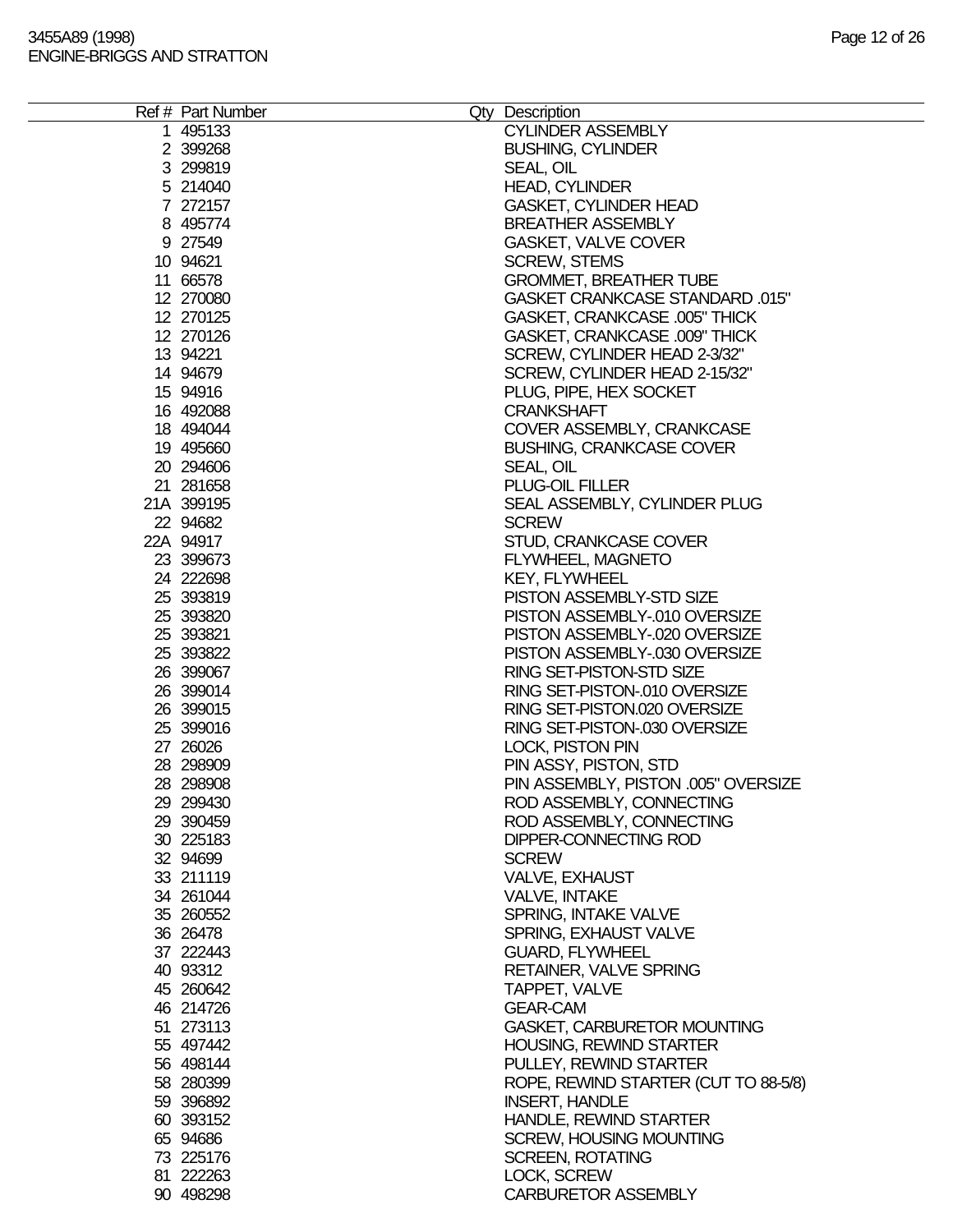e.

| Ref # Part Number | Qty Description                        |
|-------------------|----------------------------------------|
| 95 93499          | <b>SCREW</b>                           |
| 96 223793         | THROTTLE, CARBURETOR                   |
| 97 497600         | SHAFT & LEVER, THROTTLE                |
| 109 497230        | VALVE & SHAFT GROUP, CHOKE             |
| 111 262715        | SPRING, CHOKE                          |
|                   |                                        |
| 121 495606        | <b>CARBURETOR OVERHAUL KIT</b>         |
| 124 94913         | <b>SCREW, TORX HEX</b>                 |
| 127 220352        | PLUG, WELCH                            |
| 127A 223789       | PLUG, WELCH                            |
| 146 94388         | <b>TIMING GEAR KEY</b>                 |
| 152 260575        | SPRING, THROTTLE ADJUSTMENT            |
| 154 93527         | SCREW, MACHINE, ROUND HEAD             |
| 162 490589        | <b>SCREW AND COLLAR</b>                |
|                   |                                        |
| 163 271935        | <b>GASKET, AIR CLEANER MOUNTING</b>    |
| 180 495405        | <b>TANK ASSEMBLY, FUEL</b>             |
| 181 494559        | CAP, FUEL TANK                         |
| 187 231068        | PIPE FUEL                              |
| 190 94924         | <b>SCREW, TORX</b>                     |
| 190A 94919        | <b>SCREW, TORX</b>                     |
| 191 272489        | <b>GASKET, FUEL TANK TO CARBURETOR</b> |
| 200 223886        | GUIDE, AIR                             |
| 201 262280        | LINK, GOVERNOR                         |
|                   |                                        |
| 202 262270        | LINK, THROTTLE                         |
| 203 280720        | <b>BELL CRANK</b>                      |
| 205 231520        | <b>SCREW, SHOULDER</b>                 |
| 208 262279        | ROD, SPEED CONTROL                     |
| 209 262248        | TAPPET-VALVE                           |
| 216 262359        | LINK, CHOKE                            |
| 219 494845        | <b>GEAR, GOVERNOR</b>                  |
| 220 221551        | <b>WASHER THRUST</b>                   |
| 222 490649        | PANEL, CONTROL                         |
|                   |                                        |
| 227 490374        | LEVER ASSEMBLY, GOVERNOR               |
| 230 94927         | <b>WASHER, GOVERNOR LEVER</b>          |
| 256 223813        | <b>CRANK, BELL</b>                     |
| 300 494585        | MUFFLER-EXHAUST                        |
| 304 495759        | <b>HOUSING, BLOWER</b>                 |
| 305 94786         | <b>SCREW</b>                           |
| 306 224820        | <b>SHIELD, CYLINDER</b>                |
| 307 94680         | SCREW, CYLINDER SHIELD                 |
| 308 224738        | COVER, CYLINDER HEAD                   |
|                   |                                        |
| 332 94877         | NUT, FLYWHEEL                          |
| 333 397358        | <b>ARMATURE GROUP</b>                  |
| 334 93414         | <b>SCREW, ARMATURE MOUNTING</b>        |
| 337 802592        | PLUG, SPARK                            |
| 346 94896         | <b>SCREW, SEMS</b>                     |
| 356 497833        | <b>WIRE GROUND</b>                     |
| 358 495603        | <b>GASKET SET</b>                      |
| 363 19069         | PULLEY, FLYWHEEL                       |
| 369 263073        | SPRING, RETAINER                       |
|                   |                                        |
| 373 94908         | NUT, HEX                               |
| 383 89838         | <b>WRENCH SPARK PLUG</b>               |
| 392 262328        | SPRING, FUEL PUMP DIAPHRAGM            |
| 393 225058        | <b>SCREEN-CARBURETOR</b>               |
| 394 272538        | <b>DIAPHRAGM</b>                       |
| 414 220982        | <b>WASHER</b>                          |
| 432 221377        | CAP, SPRING                            |
| 433 93265         | PIN, DIAPHRAGM COVER                   |
| 434 213963        | COVER, DIAPHRAGM                       |
|                   |                                        |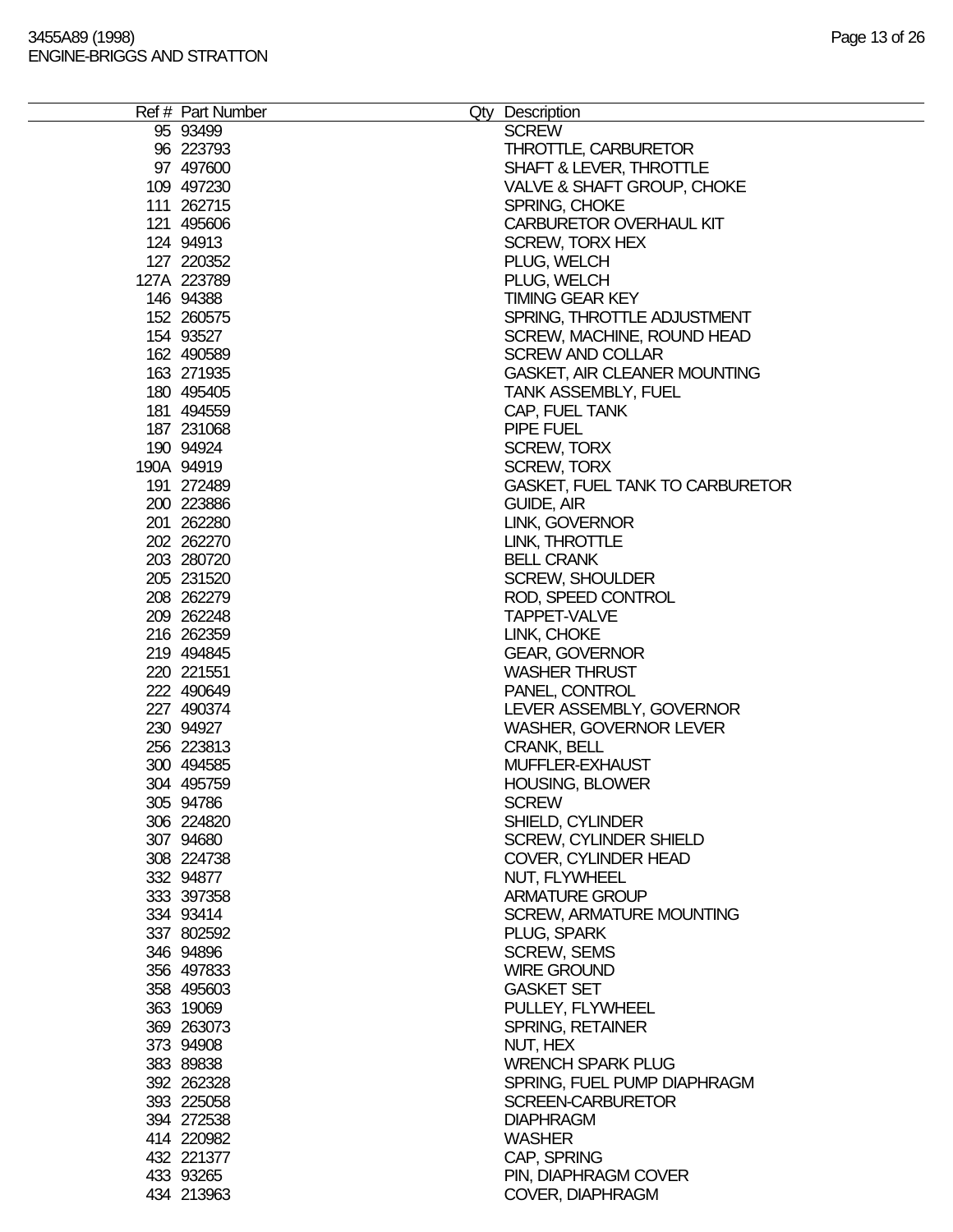|     | Ref # Part Number |                                  |
|-----|-------------------|----------------------------------|
|     |                   | Qty Description                  |
|     | 435 93141         | <b>SCREW, DIAPHRAGM</b>          |
|     | 455 225121        | <b>CUP, STARTER</b>              |
|     | 456 225257        | <b>RETAINER SPRING</b>           |
|     | 456A 281503       | <b>RETAINER, STARTER</b>         |
|     | 459 281505        | PAWL, RATCHET                    |
|     | 467 280715        | <b>KNOB, CONTROL</b>             |
|     | 524 271485        | <b>SEAL, FILLER TUBE</b>         |
|     | 526 94914         | SCREW, SEMS, TANK BRACKET MOUNT  |
|     | 527 223786        | <b>CLAMP BREATHER TUBE</b>       |
|     | 528 231550        | <b>TUBE, BREATHER</b>            |
|     | 529 67838         | <b>GROMMET, BREATHER TUBE</b>    |
|     | 535 491435        | FILTER, AIR                      |
|     | 536 494279        | AIR CLEANER KIT                  |
|     | 542 94897         | <b>SCREW</b>                     |
|     |                   |                                  |
|     | 552 231079        | <b>BUSHING, GOVERNOR CRANK</b>   |
|     | 562 94907         | BOLT, GOVENOR LEVEL              |
|     | 592 231978        | NUT, HEX                         |
|     | 608 497830        | STARTER ASSEMBLY, REWIND         |
|     | 611 391813        | FUEL PIPE AND CLIP ASSEMBLY      |
|     | 613 93935         | <b>SCREW, HEX HEAD</b>           |
|     | 614 93306         | COTTER, HAIR PIN                 |
|     | 616 495243        | <b>CRANK, GOVERNOR</b>           |
|     | 621 396847        | SWITCH, STOP                     |
| 623 |                   | <b>CHECK WITH SUPPLIER</b>       |
|     | 634 271853        | WASHER, THROTTLE SHAFT, FOAM     |
|     | 635 66538         | <b>ELBOW, SPARK PLUG</b>         |
|     | 676 393757        | DEFLECTOR, EXHAUST, SIDE OUTLET  |
|     | 679 270382        | <b>WASHER, FOAM</b>              |
|     | 680 221839        | <b>WASHER, BRASS</b>             |
|     |                   |                                  |
|     | 741 262992        | <b>GEAR, TIMING</b>              |
|     | 779 262570        | LINK, SPEED CONTROL              |
|     | 851 493880        | <b>TERMINAL, IGNITION CABLE</b>  |
|     | 869 211787        | SEAT, INTAKE VALVE, STANDARD     |
|     | 870 263094        | SEAT-EXHAUST VALVE-STD           |
|     | 871 262001        | <b>GUIDE, EXHAUST VALVE</b>      |
|     | 871 63709         | <b>GUIDE, INTAKE VALVE</b>       |
|     | 883 272228        | <b>GASKET-EXHAUST</b>            |
|     | 916 280321        | RACK, GEAR CONTROL               |
|     | 966 492797        | <b>BASE, AIR CLEANER</b>         |
|     | 967 491588        | SUB=3364                         |
|     | 968 495872        | COVER, AIR CLEANER               |
|     | 969 490073        | <b>SCREW, COVER MOUNTING</b>     |
|     | 971 94902         | <b>SCREW, HEX HEAD</b>           |
|     | 978 273326        | <b>GASKET-COVER</b>              |
|     | 979 494807        | <b>COVER-OIL GUARD</b>           |
|     |                   |                                  |
|     | 982 94658         | <b>SCREW-HEX HEAD</b>            |
|     | 987 398970        | SEAL, THROTTLE SHAFT             |
|     | 995 225057        | LEVER, BRACKET ASSY              |
|     | 1012 490507       | <b>RETAINER, LINK</b>            |
|     | 1036 499345       | <b>LABEL KIT-EMISSIONS</b>       |
|     | 1095 498529       | <b>VALVE OVERHAUL GASKET KIT</b> |
|     | 2500 134202-0114  | <b>ENGINE</b>                    |
|     | 495952            | <b>SHORTBLOCK</b>                |
|     | 495606            | <b>CARBURETOR OVERHAUL KIT</b>   |
|     |                   |                                  |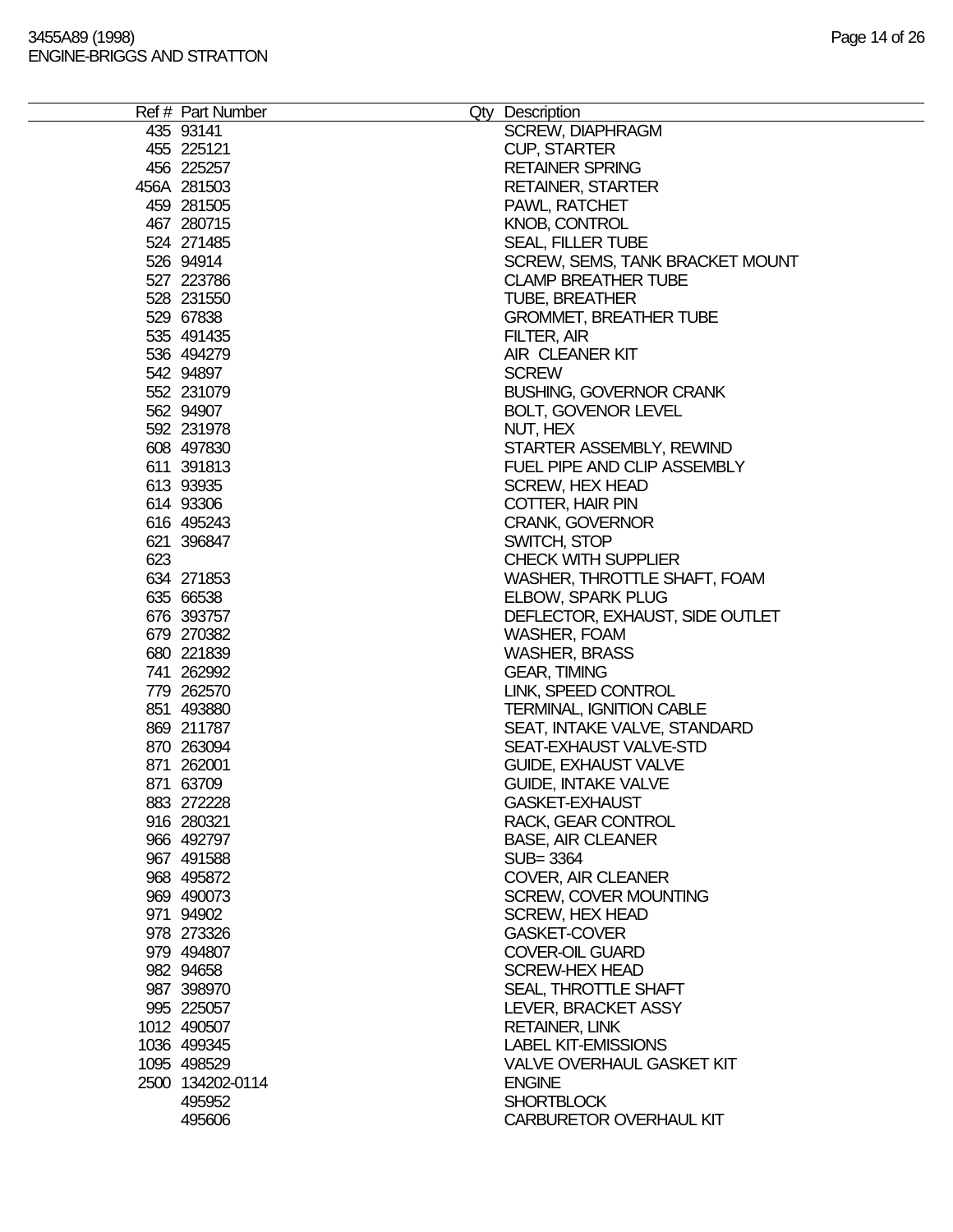### **HANDLE ASSEMBLY**

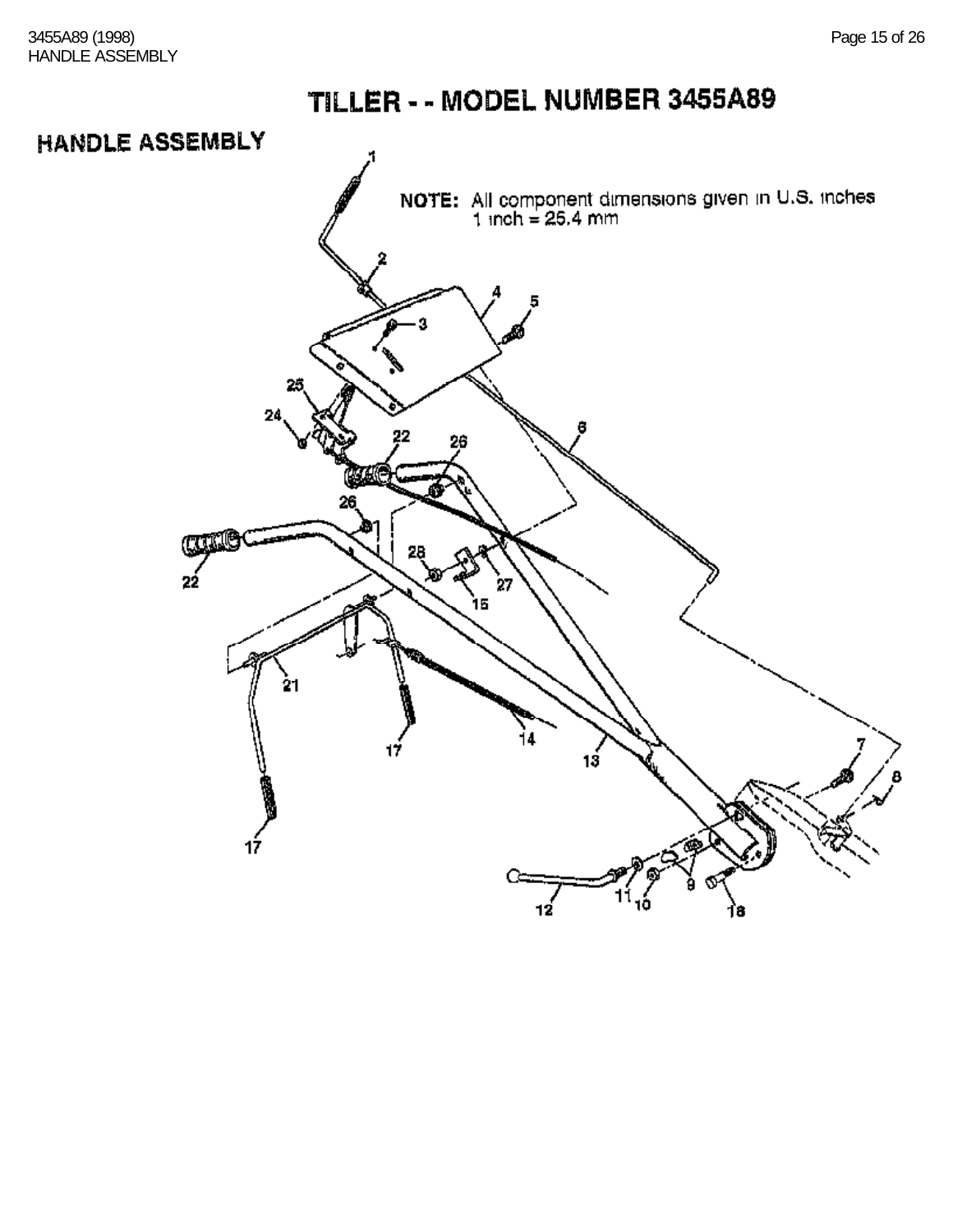÷,

|   | Ref # Part Number | Qty Description            |
|---|-------------------|----------------------------|
|   | 1 8389J           | <b>GRIP TI</b>             |
|   | 2 121248X         | <b>BUSHING</b>             |
|   | 3 71191008        | SCREW.PNHD.10-24           |
|   | 4 126949X505      | <b>HANDLE BRACKET</b>      |
|   | 5 72110514        | <b>BOLT CARRIAGE CRT</b>   |
|   | 6 108281X         | ROD SHIFT CRT              |
|   | 7 72110608        | <b>BOLT D</b>              |
| 8 |                   | <b>CHECK WITH SUPPLIER</b> |
|   | 9 109229X         | LOCK CRT                   |
|   | 10 73930600       | <b>LOCKNUT</b>             |
|   | 11 19131611       | WASHER CRT                 |
|   | 12 109228X        | LEVER LOCK CRT             |
|   | 13 150217         | <b>HANDLE</b>              |
|   | 14 159232         | "CABLE, CLUTCH"            |
|   | 15 145821         | <b>BRACKET.CLUTCH.CA</b>   |
|   | 17 102604X        | <b>GRIP BAR CRT</b>        |
|   | 18 150696         | <b>BOLT PIVOT</b>          |
|   | 21 159227X        | <b>BAR-CONTROL</b>         |
|   | 22 150744         | "GRIP, HANDLE"             |
|   | 24 73731000       | <b>NUT</b>                 |
|   | 25 127012X        | "CONT, THROTTLE"           |
|   | 26 146480         | <b>GROMMET.HANDLE.V-</b>   |
|   | 27 10040500       | <b>LOCKWASHER</b>          |
|   | 28 73800500       | <b>NUT</b>                 |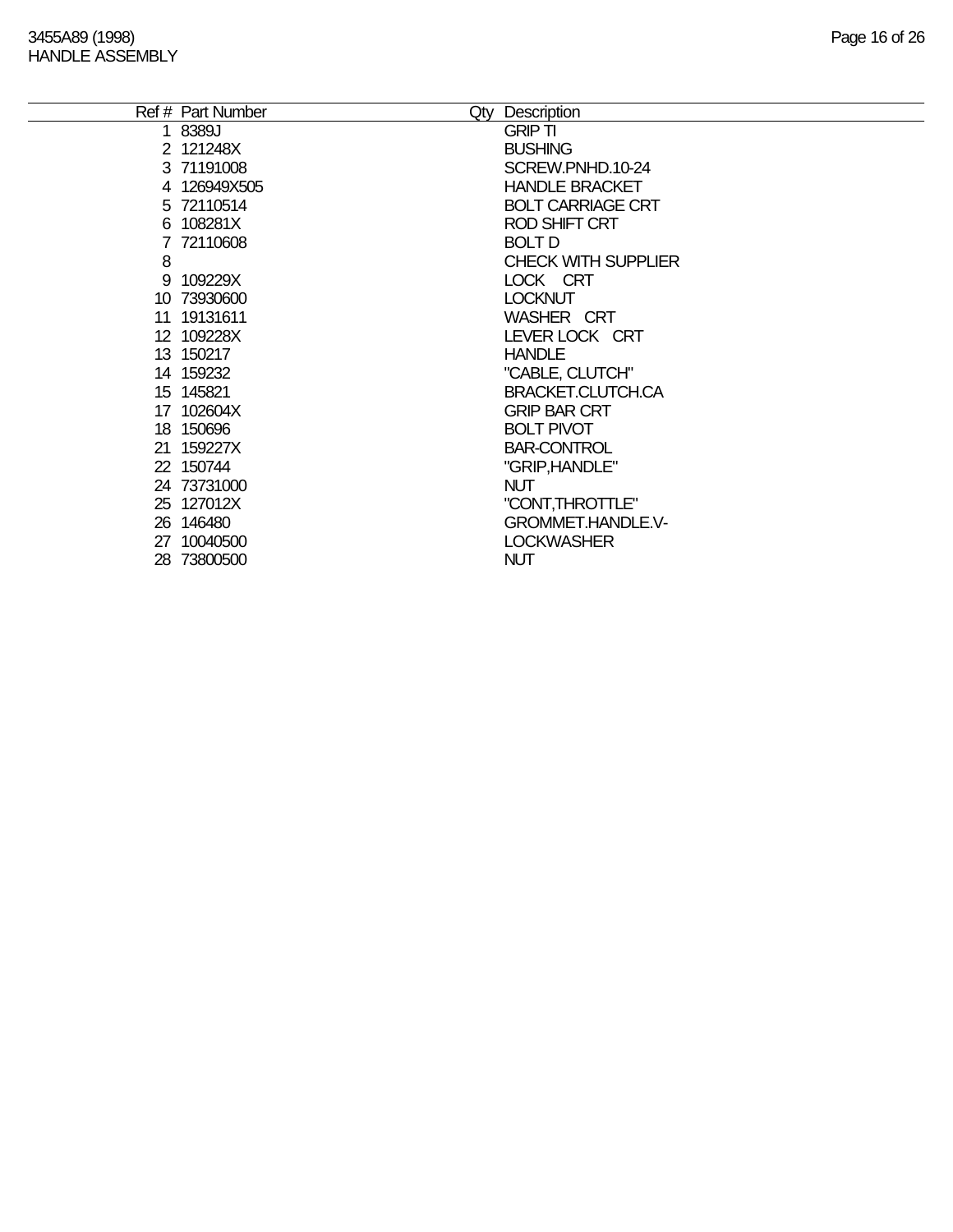#### MAINFRAME, LEFT SIDE

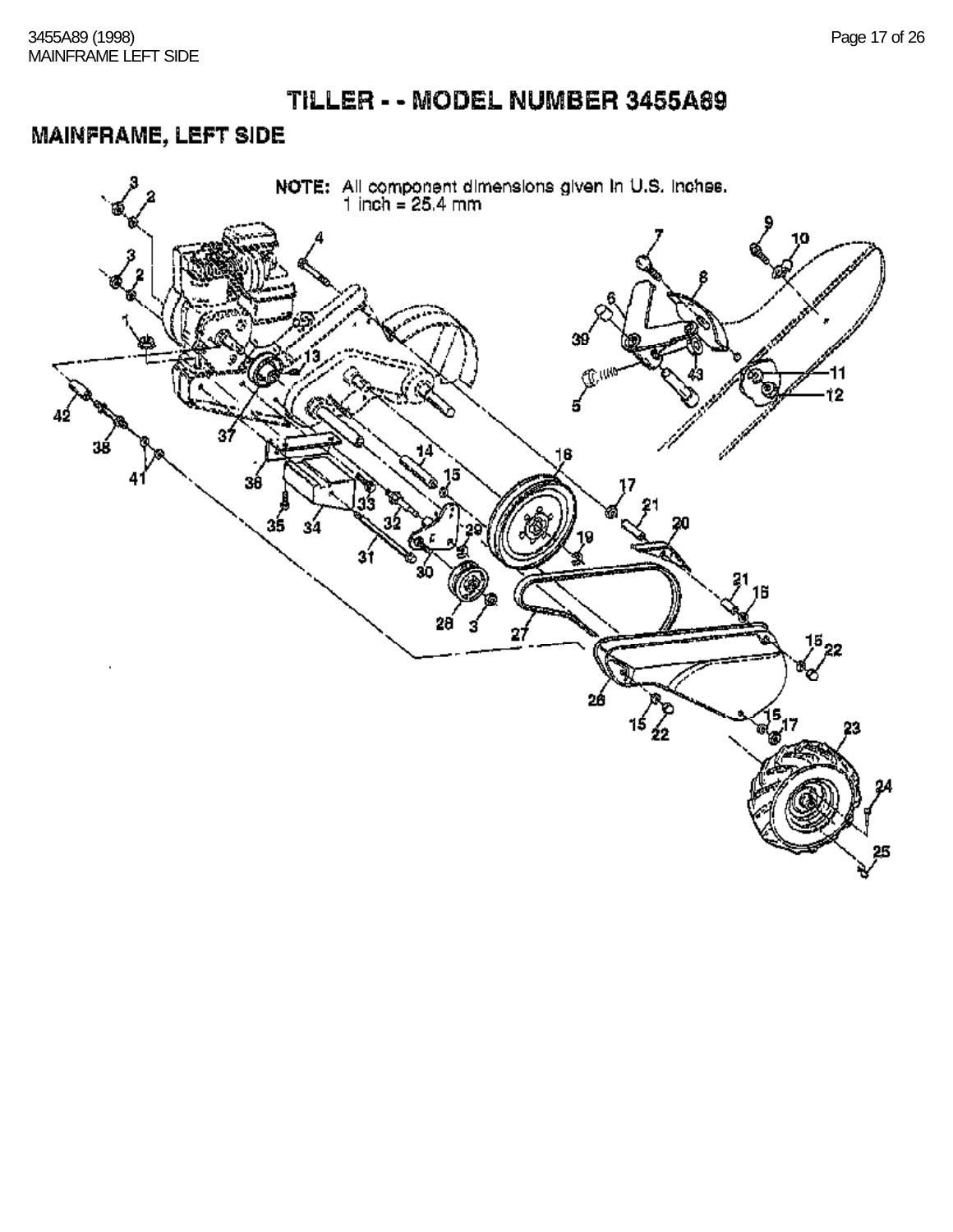|    | Ref # Part Number | Qty Description            |
|----|-------------------|----------------------------|
|    | 1 73510500        | <b>NUT</b>                 |
|    | 2 10040600        | <b>LOCKWASHER</b>          |
|    | 3 73220600        | NUT.HEX.3/8-16UNC          |
|    | 4 74930568        | <b>BOLT TI</b>             |
|    | 5 154734          | "SCREW-LEVER, SHI"         |
|    | 6 110111X         | <b>LEVER ASM CRT</b>       |
|    | 7 72110404        | <b>BOLT</b>                |
|    | 8 8700J           | <b>PANEL TI</b>            |
|    | 9 86777           | SUB=750097                 |
|    | 10 9484R          | CONDIUT CLIP T             |
|    | 11 10040400       | <b>LOCKWASHER</b>          |
|    | 12 73220400       | SUB= 50675                 |
|    | 13 23230506       | <b>SET SCREW</b>           |
|    | 14 120938X        | <b>SPACER</b>              |
|    | 15 19111116       | <b>WASHER</b>              |
|    | 16 145102         | SHEAVE.TRANS.              |
|    | 17 73220500       | NUT.HEX.5/16-18            |
|    | 19 12000028       | <b>SUB=2267J</b>           |
|    | 20 110653X        | <b>GUARD CRT</b>           |
|    | 21 145216         | SPACER.SPLIT               |
|    | 22 104214X        | NUT TI                     |
|    | 23 5015J          | <b>TIRE TI</b>             |
|    | 23 128952         | <b>RIM</b>                 |
|    | 23 795R           | SUB= 65139                 |
|    | 24 126875X        | RIVET.DRILL.1.75           |
| 25 |                   | <b>CHECK WITH SUPPLIER</b> |
|    | 26 131159X505     | "GUARD, BELT"              |
|    | 27 132801         | <b>BELT-V</b>              |
|    | 28 104679X        | PULLEY-IDLER TI            |
|    | 29 12000032       | <b>KLIP RING</b>           |
|    | 30 159229         | <b>BRACKET ASM IDLER</b>   |
|    | 31 102384X        | <b>BOLT CRT</b>            |
|    | 32 102141X        | <b>SHIFT ARM CRT</b>       |
|    | 33 74760616       | <b>BOLT</b>                |
|    | 34 102383X        | <b>COUNTERWEIGHT CRT</b>   |
|    | 35 74760524       | BOLT.HEX.5/16-1.5          |
|    | 36 102331X        | <b>BRACKET LH CRT</b>      |
|    | 37 130812         | <b>ENGINE PULLEY</b>       |
|    | 38 145822         | STUD.GUARD.BELT            |
|    | 39 140062         | CAP PLUNGER BLACK          |
|    | 41 19111610       | <b>WASHER</b>              |
|    | 42 151004         | <b>SPACER</b>              |
|    | 43 69180          | <b>LOCKNUT</b>             |
|    |                   |                            |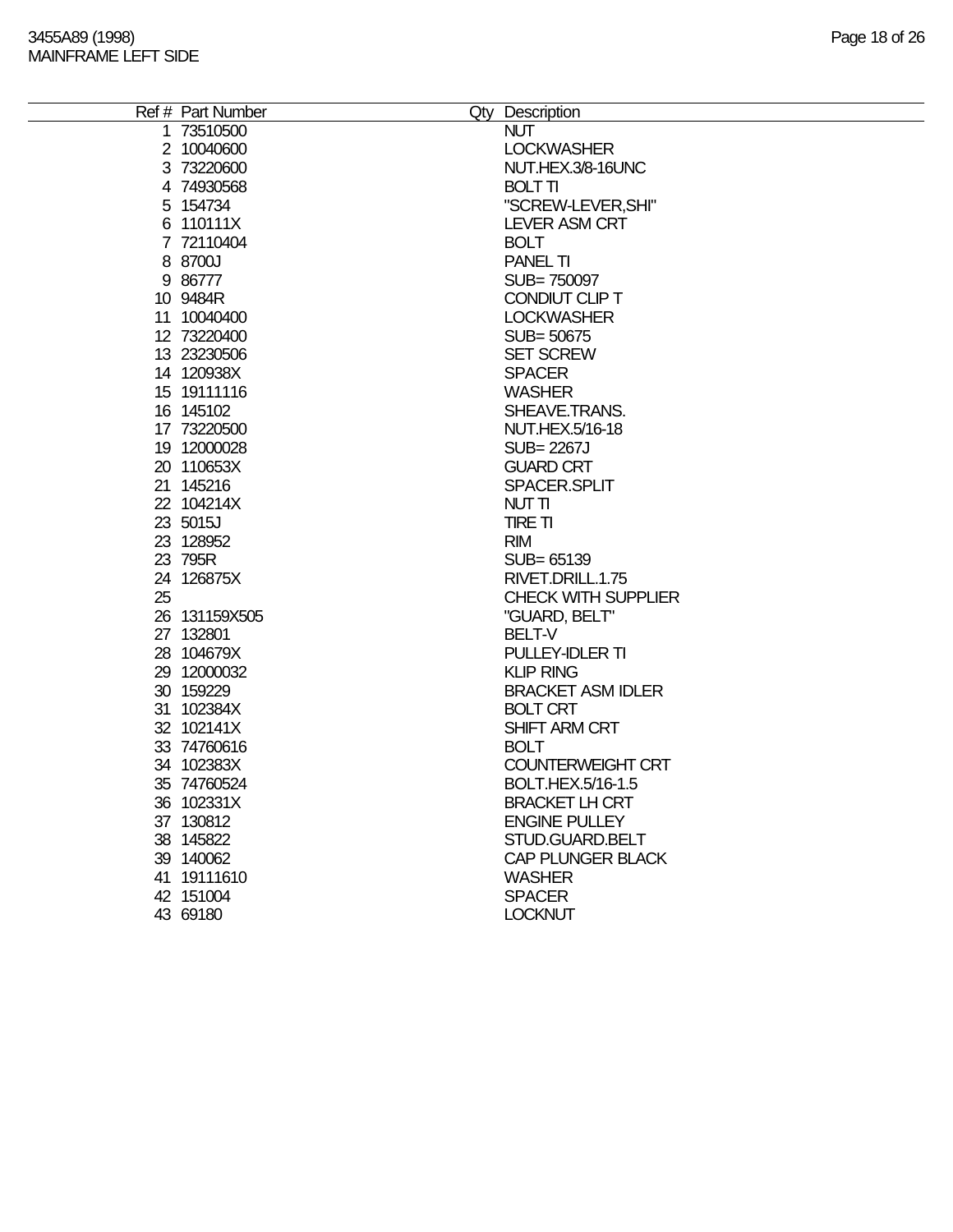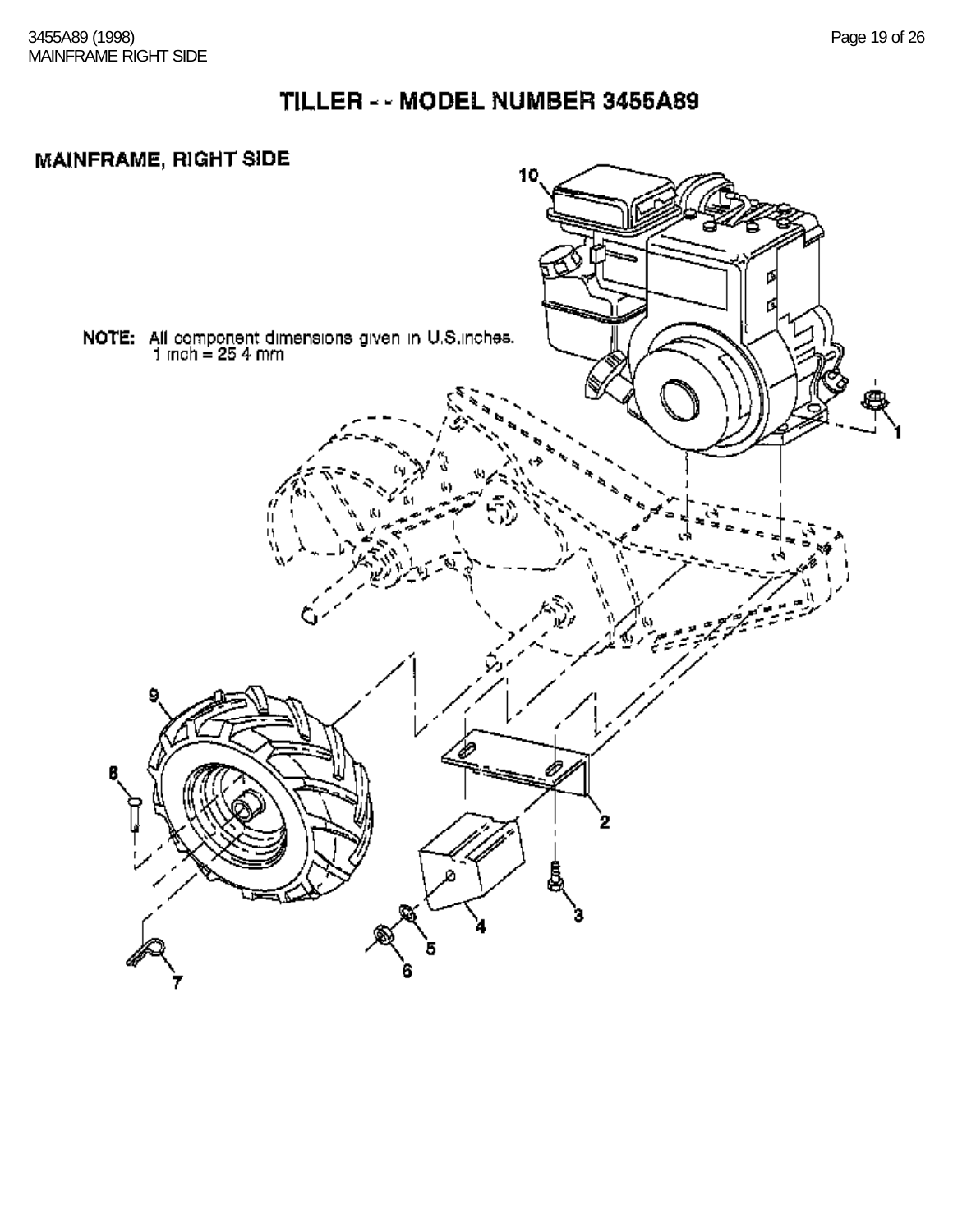| Ref # Part Number | Qty | <b>Description</b>         |
|-------------------|-----|----------------------------|
| 1 73510500        |     | <b>NUT</b>                 |
| 2 102332X         |     | <b>BRACKET RH CRT</b>      |
| 3 74760524        |     | BOLT.HEX.5/16-1.5          |
| 4 102173X         |     | <b>COUNTERWEIGHT CRT</b>   |
| 5 10040600        |     | <b>LOCKWASHER</b>          |
| 6 73220600        |     | NUT.HEX.3/8-16UNC          |
|                   |     | <b>CHECK WITH SUPPLIER</b> |
| 8 126875X         |     | RIVET.DRILL.1.75           |
| 9 5015J           |     | TIRE TI                    |
| 9 128952          |     | <b>RIM</b>                 |
| 9 795R            |     | $SUB = 65139$              |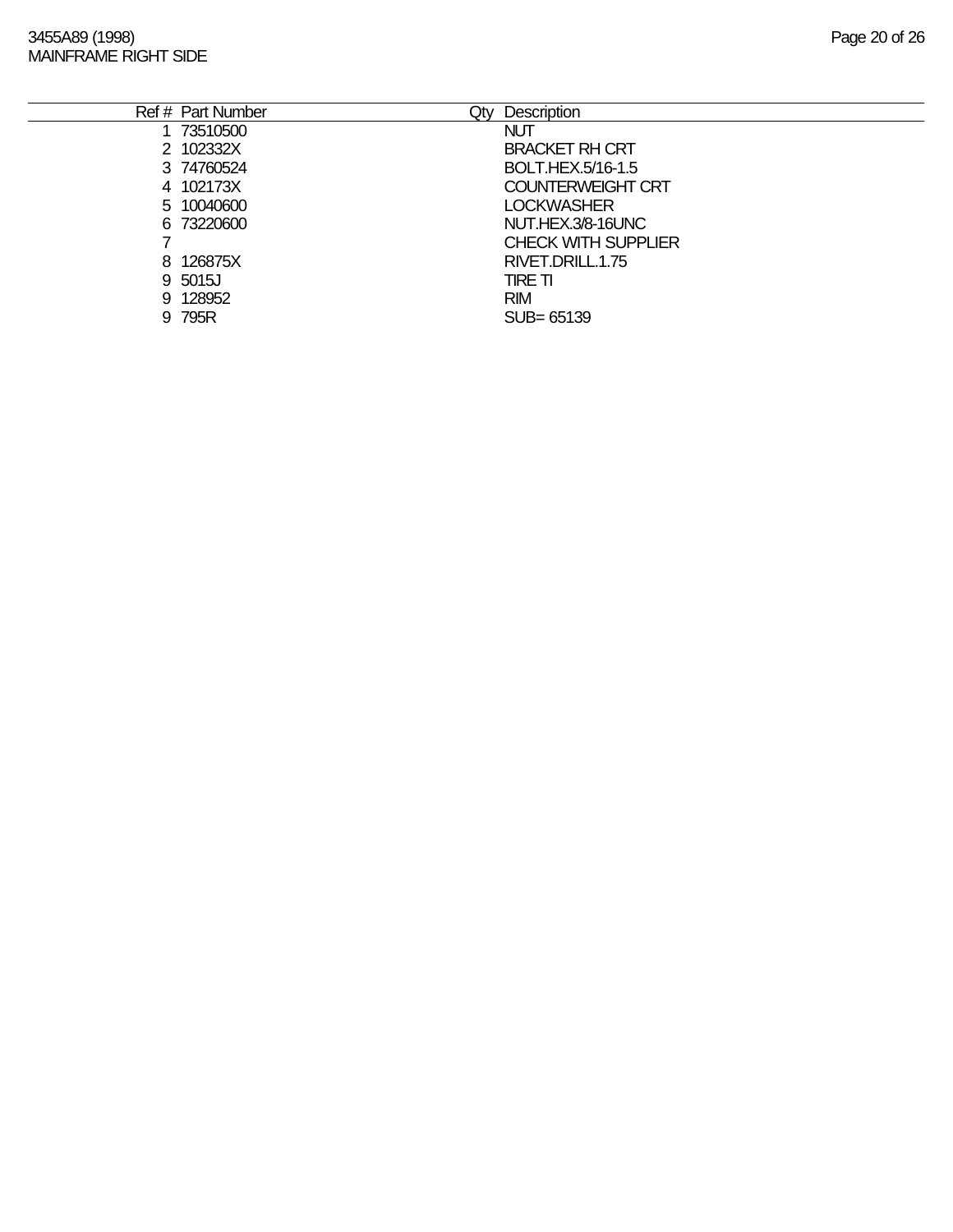#### **TINE ASSEMBLY**

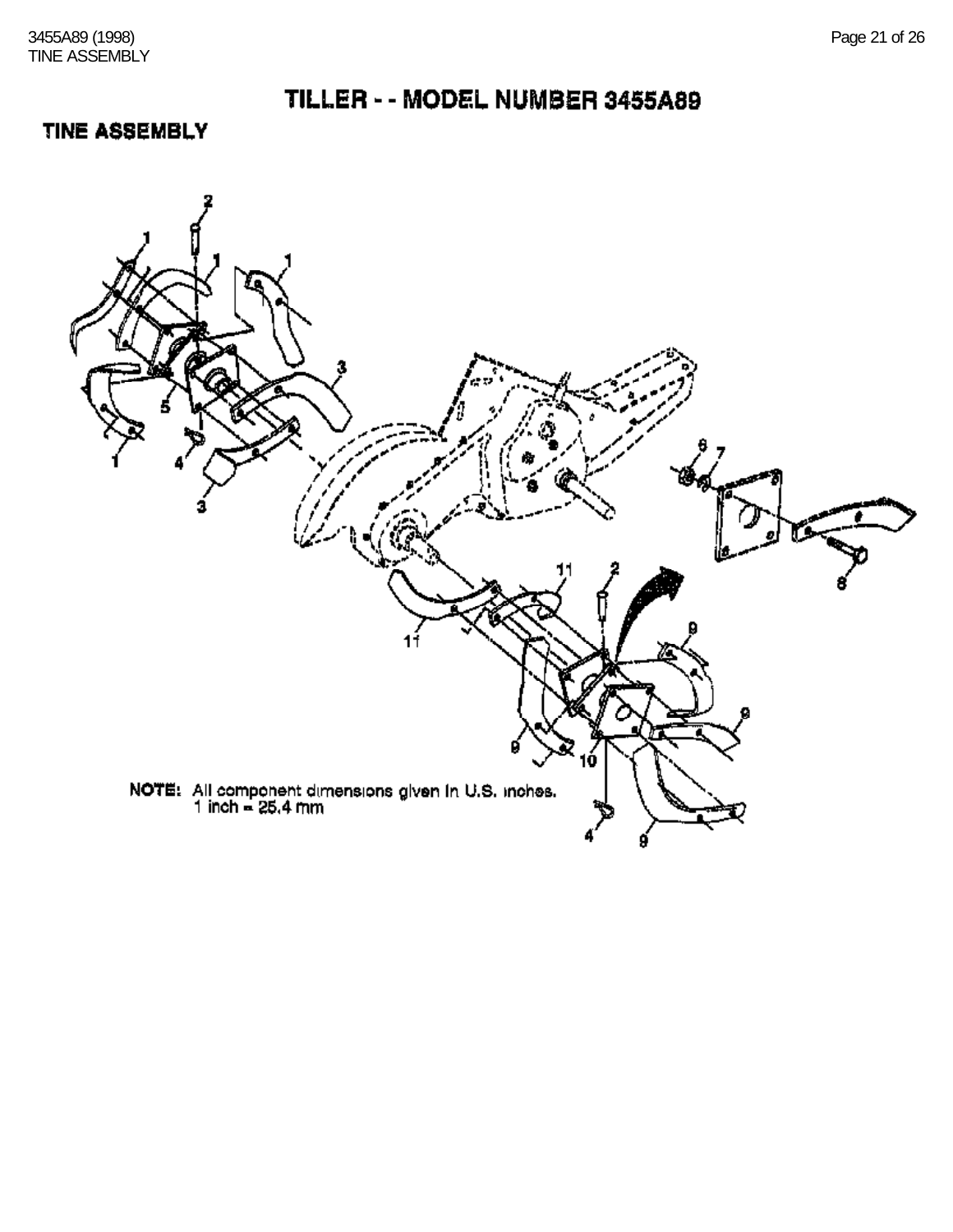3455A89 (1998) Page 22 of 26 TINE ASSEMBLY

|     | Ref # Part Number | <b>Description</b><br>Qty   |
|-----|-------------------|-----------------------------|
|     | 4459J             | SUB= 6554J                  |
|     | 2 132673          | PIN.CLEVIS.SHEAR            |
|     | 3 6554J           | "TINE.LH.12"""              |
|     | 4 3146R           | <b>RETAINER SPRING</b>      |
|     | 5 132727          | HUB&PLATE ASM LH            |
|     | 6 73610600        | $SUB = 7810H$               |
|     | 7 10040600        | <b>LOCKWASHER</b>           |
|     | 8 74610616        | <b>BOLT</b>                 |
|     | 9 4460J           | SUB= 6555J                  |
| 10. | 132728            | <b>HUB&amp;PLATE ASM RH</b> |
|     | 11 6555J          | "TINE.RH.12"""              |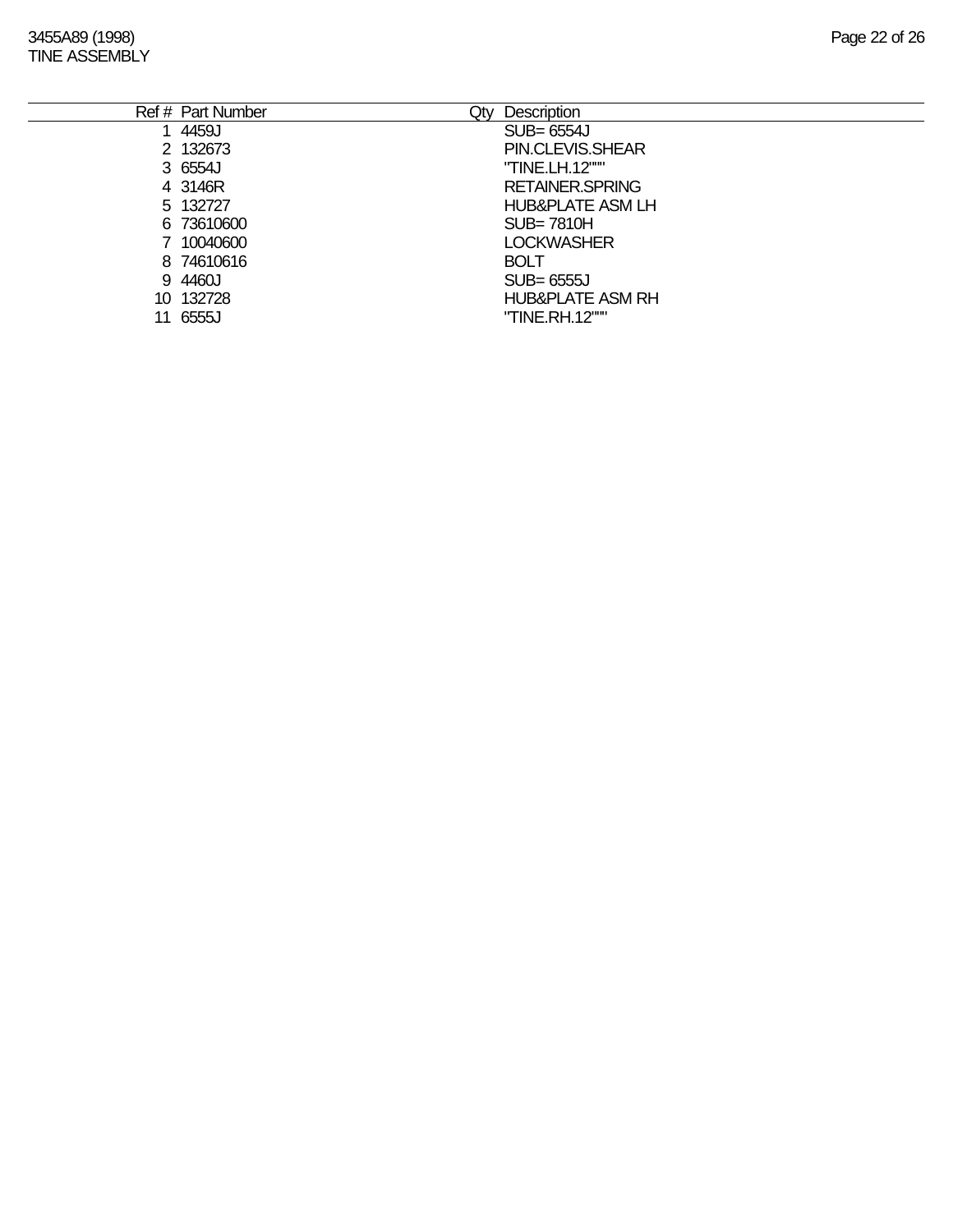#### **TINE SHIELD**

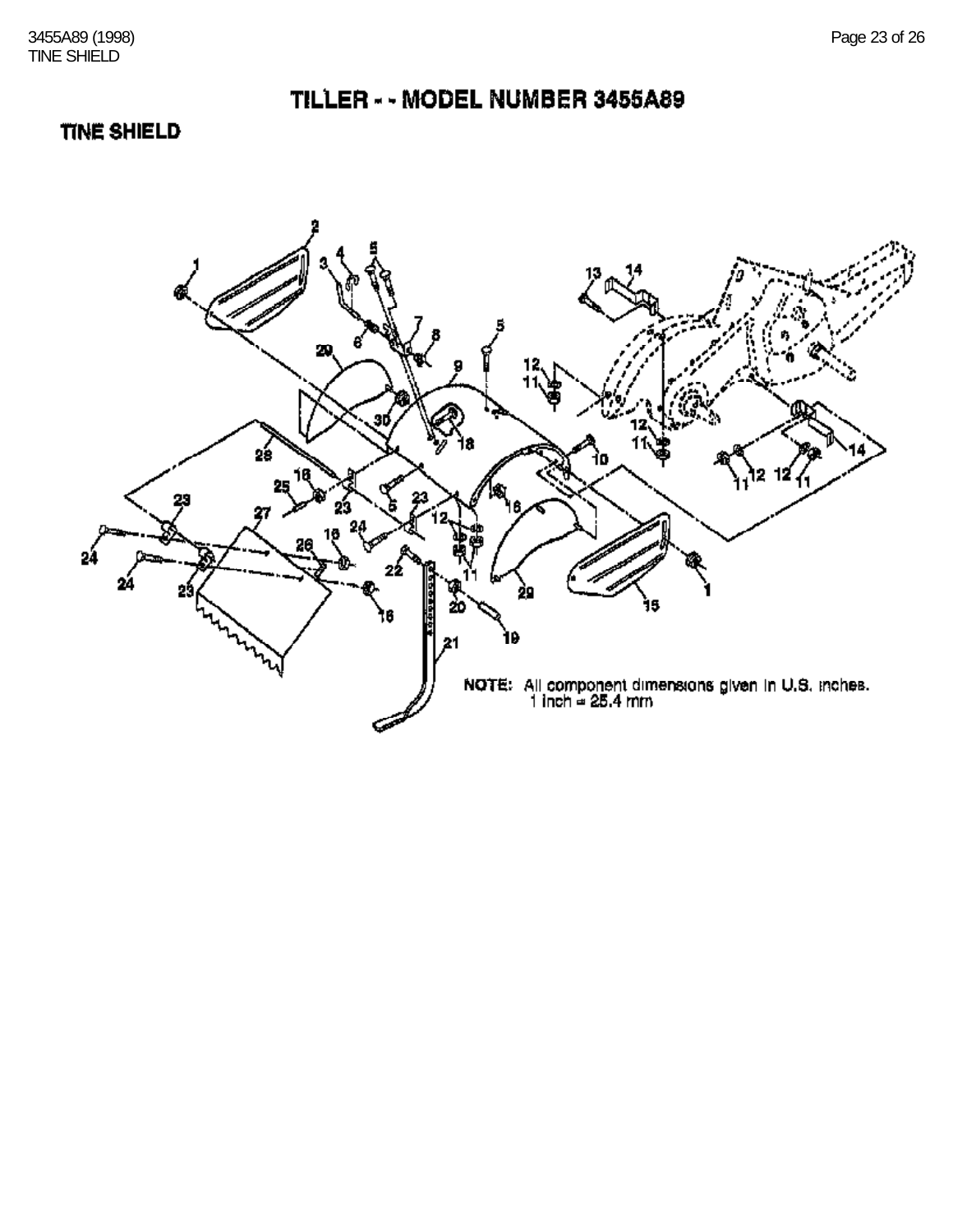| 98000129<br><b>NUT</b><br>$\mathbf 1$<br>"SHIELD, SIDE, O.LH"<br>2 161415X505<br>3 8393J<br>STAKE PIN TI<br><b>KLIP RING TI</b><br>4 12000036<br>5 72140506<br><b>BOLT</b><br>6 8394J<br><b>SPRING TI</b><br>7 8392J<br><b>LATCH BRACKET TI</b><br>8 109230X<br>SPRING CRT<br><b>TINE SHIELD</b><br>9 124289X505<br>10 72140508<br><b>BOLT</b><br>11 73220500<br><b>NUT.HEX.5/16-18</b><br>12 10040500<br><b>LOCKWASHER</b><br>13 72110510<br><b>BOLT</b><br>"BRACKET, SHIELD"<br>14 124311X<br>15 161414X505<br>SHIELD SIDE O.RH<br>16 73510400<br><b>NUT</b><br><b>BOLT</b><br>18 72040410<br>19 102701X<br><b>GRIP CRT</b><br>20 73220600<br>NUT.HEX.3/8-16UNC<br>21 102156X<br>SUB= 102156X500<br><b>BOLT</b><br>22 74930632<br>23 4440J<br><b>HINGE CRT</b><br>24 72140404<br><b>BOLT</b><br>25 6712J<br><b>VINYL CAP TI</b><br>PAD IDLER TI<br>26 109227X<br>27 102695X505<br><b>LEVELING SHIELD</b><br>28 120588X<br><b>PIN HINGE</b><br>29 124309X505<br><b>SIDE SHIELD</b> | Ref # Part Number | Qty Description   |
|-------------------------------------------------------------------------------------------------------------------------------------------------------------------------------------------------------------------------------------------------------------------------------------------------------------------------------------------------------------------------------------------------------------------------------------------------------------------------------------------------------------------------------------------------------------------------------------------------------------------------------------------------------------------------------------------------------------------------------------------------------------------------------------------------------------------------------------------------------------------------------------------------------------------------------------------------------------------------------------|-------------------|-------------------|
|                                                                                                                                                                                                                                                                                                                                                                                                                                                                                                                                                                                                                                                                                                                                                                                                                                                                                                                                                                                     |                   |                   |
|                                                                                                                                                                                                                                                                                                                                                                                                                                                                                                                                                                                                                                                                                                                                                                                                                                                                                                                                                                                     |                   |                   |
|                                                                                                                                                                                                                                                                                                                                                                                                                                                                                                                                                                                                                                                                                                                                                                                                                                                                                                                                                                                     |                   |                   |
|                                                                                                                                                                                                                                                                                                                                                                                                                                                                                                                                                                                                                                                                                                                                                                                                                                                                                                                                                                                     |                   |                   |
|                                                                                                                                                                                                                                                                                                                                                                                                                                                                                                                                                                                                                                                                                                                                                                                                                                                                                                                                                                                     |                   |                   |
|                                                                                                                                                                                                                                                                                                                                                                                                                                                                                                                                                                                                                                                                                                                                                                                                                                                                                                                                                                                     |                   |                   |
|                                                                                                                                                                                                                                                                                                                                                                                                                                                                                                                                                                                                                                                                                                                                                                                                                                                                                                                                                                                     |                   |                   |
|                                                                                                                                                                                                                                                                                                                                                                                                                                                                                                                                                                                                                                                                                                                                                                                                                                                                                                                                                                                     |                   |                   |
|                                                                                                                                                                                                                                                                                                                                                                                                                                                                                                                                                                                                                                                                                                                                                                                                                                                                                                                                                                                     |                   |                   |
|                                                                                                                                                                                                                                                                                                                                                                                                                                                                                                                                                                                                                                                                                                                                                                                                                                                                                                                                                                                     |                   |                   |
|                                                                                                                                                                                                                                                                                                                                                                                                                                                                                                                                                                                                                                                                                                                                                                                                                                                                                                                                                                                     |                   |                   |
|                                                                                                                                                                                                                                                                                                                                                                                                                                                                                                                                                                                                                                                                                                                                                                                                                                                                                                                                                                                     |                   |                   |
|                                                                                                                                                                                                                                                                                                                                                                                                                                                                                                                                                                                                                                                                                                                                                                                                                                                                                                                                                                                     |                   |                   |
|                                                                                                                                                                                                                                                                                                                                                                                                                                                                                                                                                                                                                                                                                                                                                                                                                                                                                                                                                                                     |                   |                   |
|                                                                                                                                                                                                                                                                                                                                                                                                                                                                                                                                                                                                                                                                                                                                                                                                                                                                                                                                                                                     |                   |                   |
|                                                                                                                                                                                                                                                                                                                                                                                                                                                                                                                                                                                                                                                                                                                                                                                                                                                                                                                                                                                     |                   |                   |
|                                                                                                                                                                                                                                                                                                                                                                                                                                                                                                                                                                                                                                                                                                                                                                                                                                                                                                                                                                                     |                   |                   |
|                                                                                                                                                                                                                                                                                                                                                                                                                                                                                                                                                                                                                                                                                                                                                                                                                                                                                                                                                                                     |                   |                   |
|                                                                                                                                                                                                                                                                                                                                                                                                                                                                                                                                                                                                                                                                                                                                                                                                                                                                                                                                                                                     |                   |                   |
|                                                                                                                                                                                                                                                                                                                                                                                                                                                                                                                                                                                                                                                                                                                                                                                                                                                                                                                                                                                     |                   |                   |
|                                                                                                                                                                                                                                                                                                                                                                                                                                                                                                                                                                                                                                                                                                                                                                                                                                                                                                                                                                                     |                   |                   |
|                                                                                                                                                                                                                                                                                                                                                                                                                                                                                                                                                                                                                                                                                                                                                                                                                                                                                                                                                                                     |                   |                   |
|                                                                                                                                                                                                                                                                                                                                                                                                                                                                                                                                                                                                                                                                                                                                                                                                                                                                                                                                                                                     |                   |                   |
|                                                                                                                                                                                                                                                                                                                                                                                                                                                                                                                                                                                                                                                                                                                                                                                                                                                                                                                                                                                     |                   |                   |
|                                                                                                                                                                                                                                                                                                                                                                                                                                                                                                                                                                                                                                                                                                                                                                                                                                                                                                                                                                                     |                   |                   |
|                                                                                                                                                                                                                                                                                                                                                                                                                                                                                                                                                                                                                                                                                                                                                                                                                                                                                                                                                                                     |                   |                   |
|                                                                                                                                                                                                                                                                                                                                                                                                                                                                                                                                                                                                                                                                                                                                                                                                                                                                                                                                                                                     |                   |                   |
|                                                                                                                                                                                                                                                                                                                                                                                                                                                                                                                                                                                                                                                                                                                                                                                                                                                                                                                                                                                     |                   |                   |
|                                                                                                                                                                                                                                                                                                                                                                                                                                                                                                                                                                                                                                                                                                                                                                                                                                                                                                                                                                                     | 30 73970500       | <b>LOCKNUT TI</b> |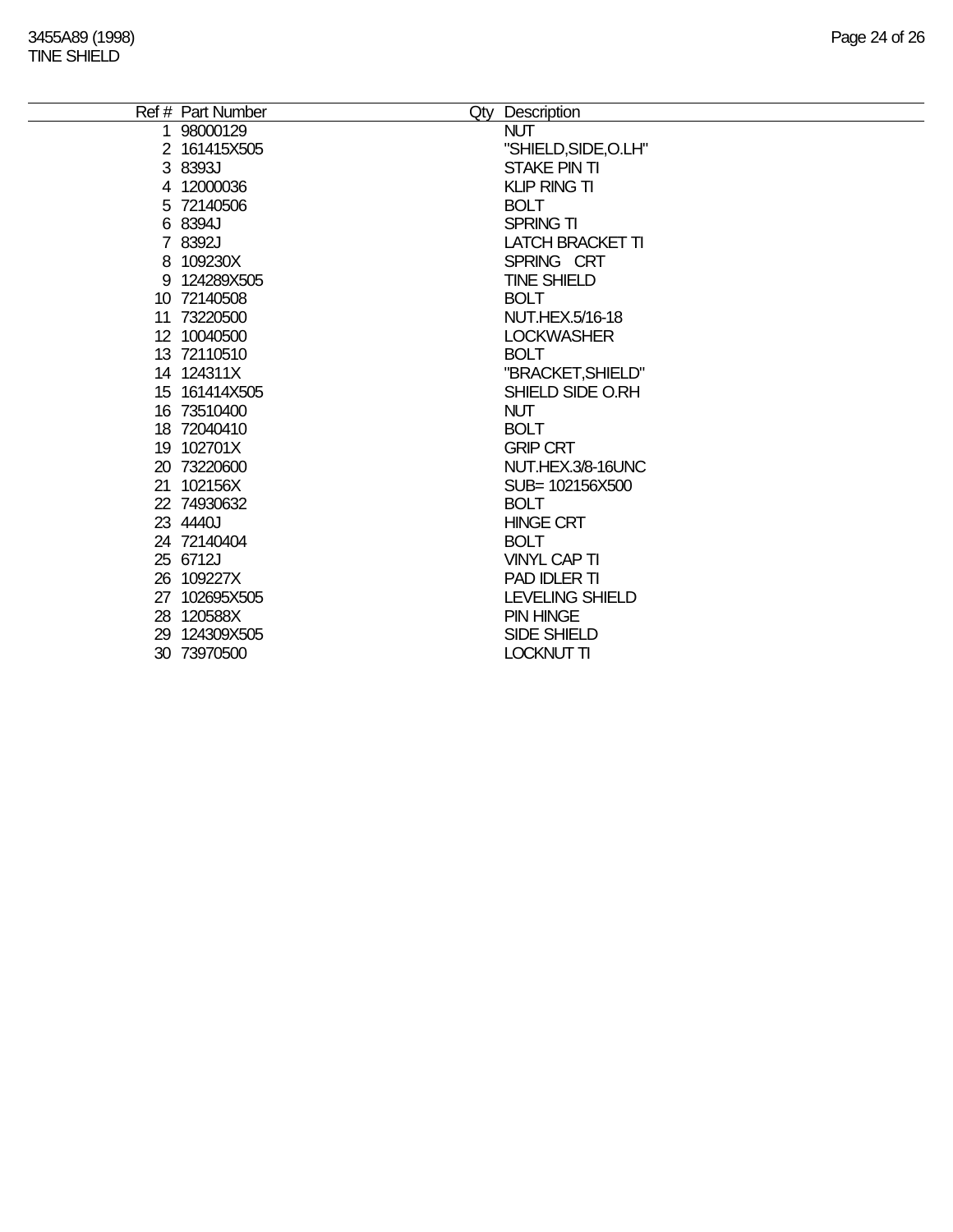